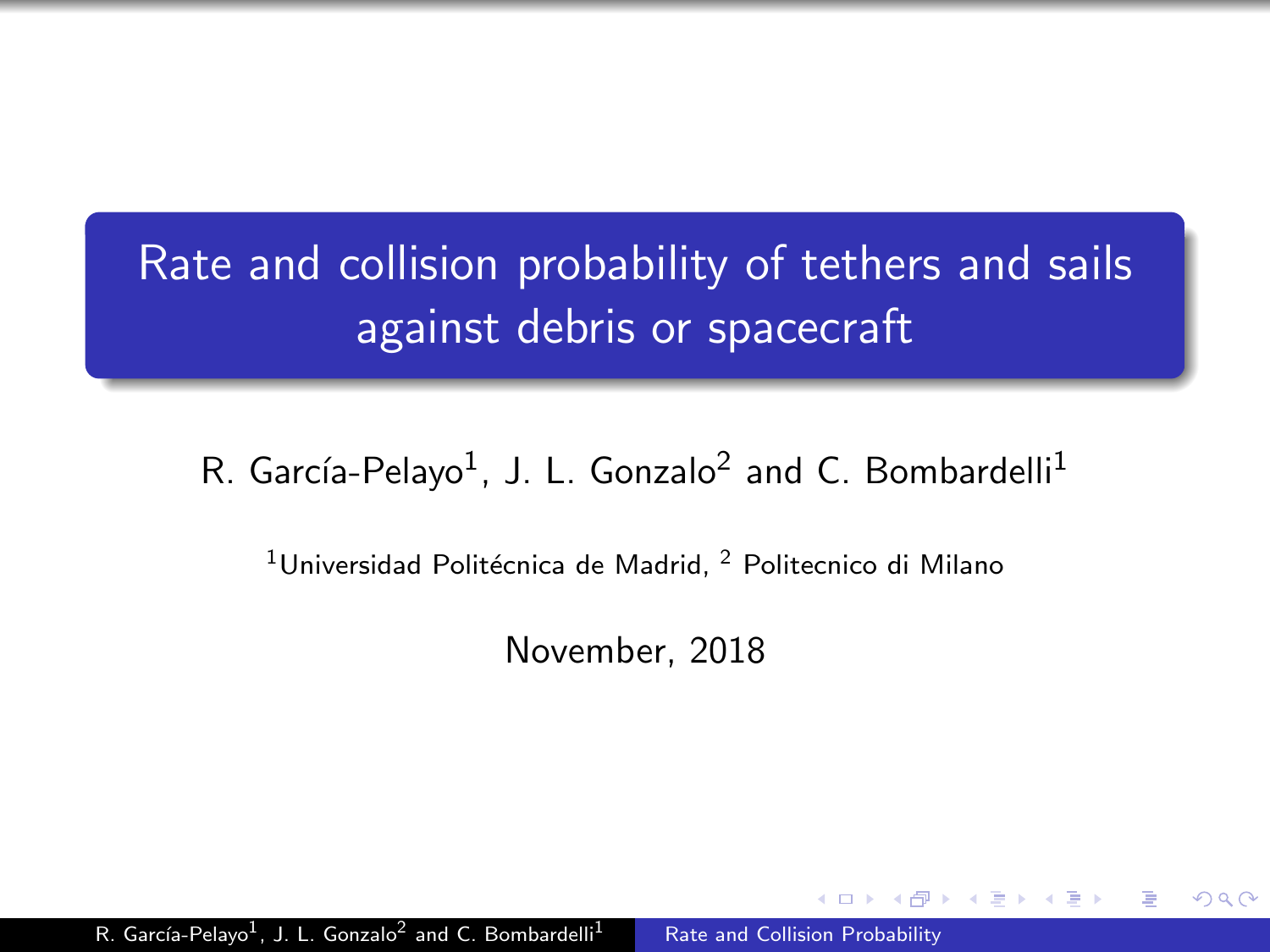This presentation is available at https://sites.google.com/site/ricardogarciapelayo/

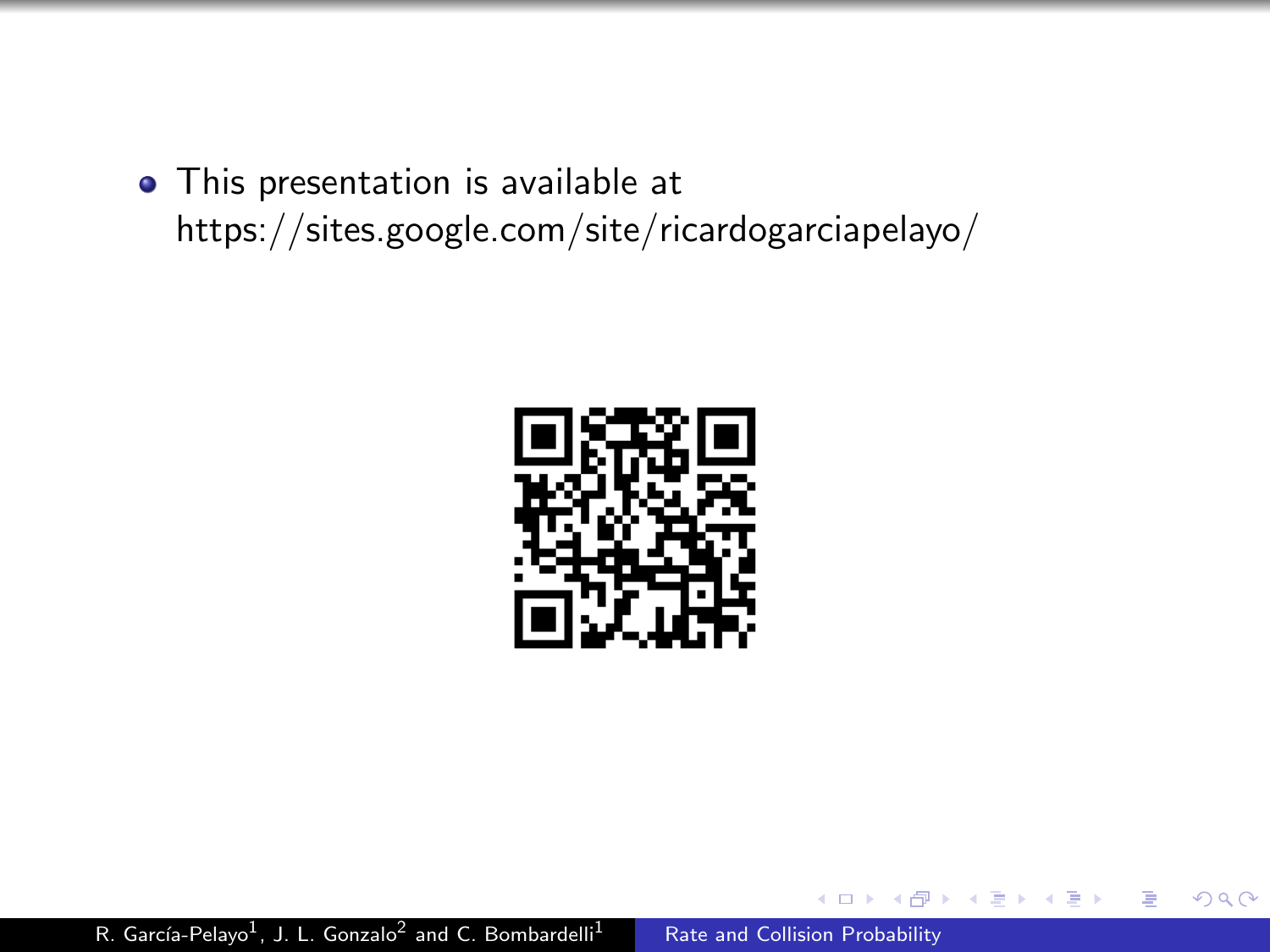- This presentation is available at https://sites.google.com/site/ricardogarciapelayo/
- G ricardogarciapelayo G



つくへ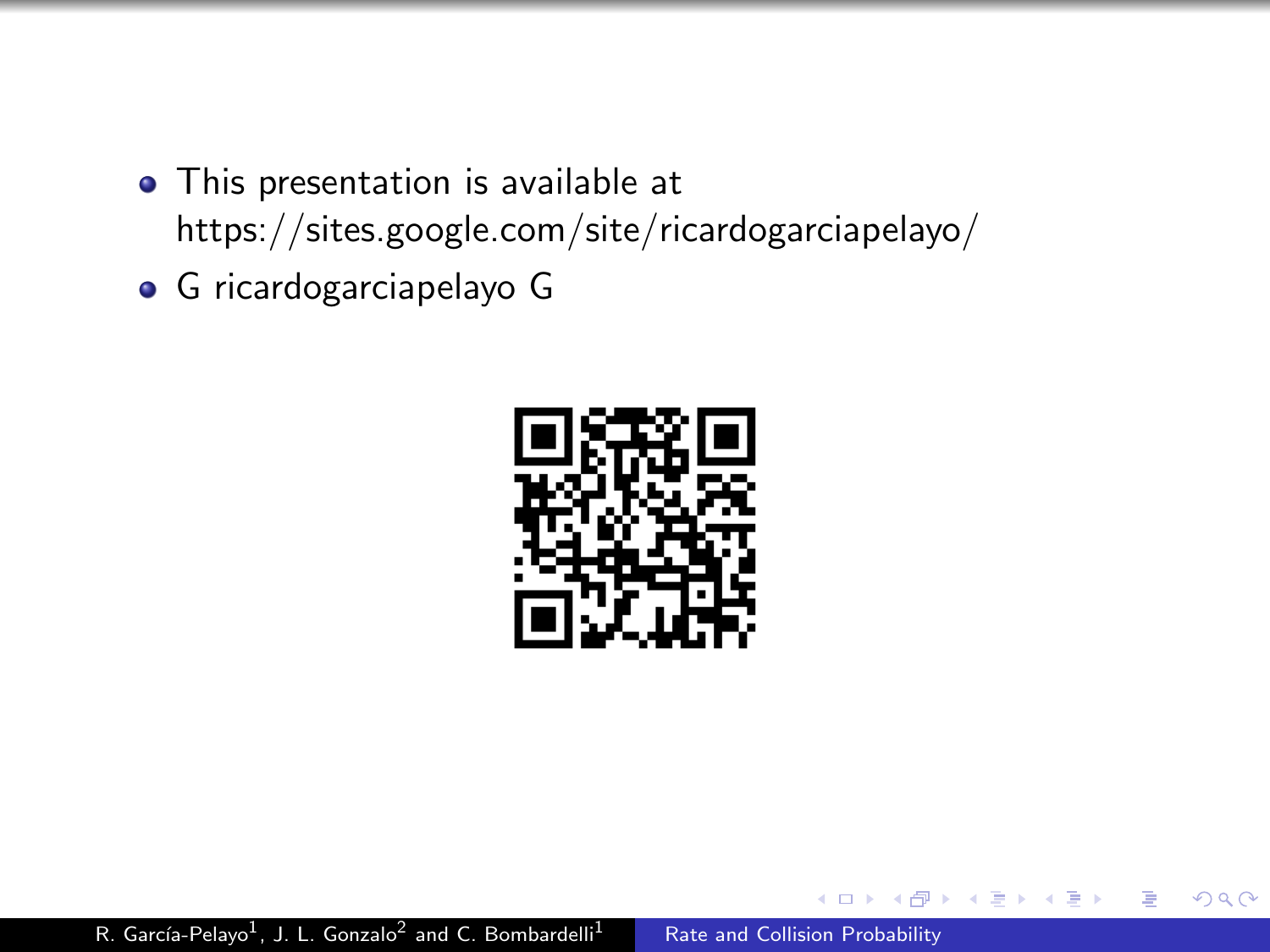The work done on probability of collision between spherical objects in orbit is extended here to the case of one spherical object and one circular or rectangular object. The former is a model for spacecraft or debris, while the latter is a model for a sail or a tether. Two kinds of computations are done.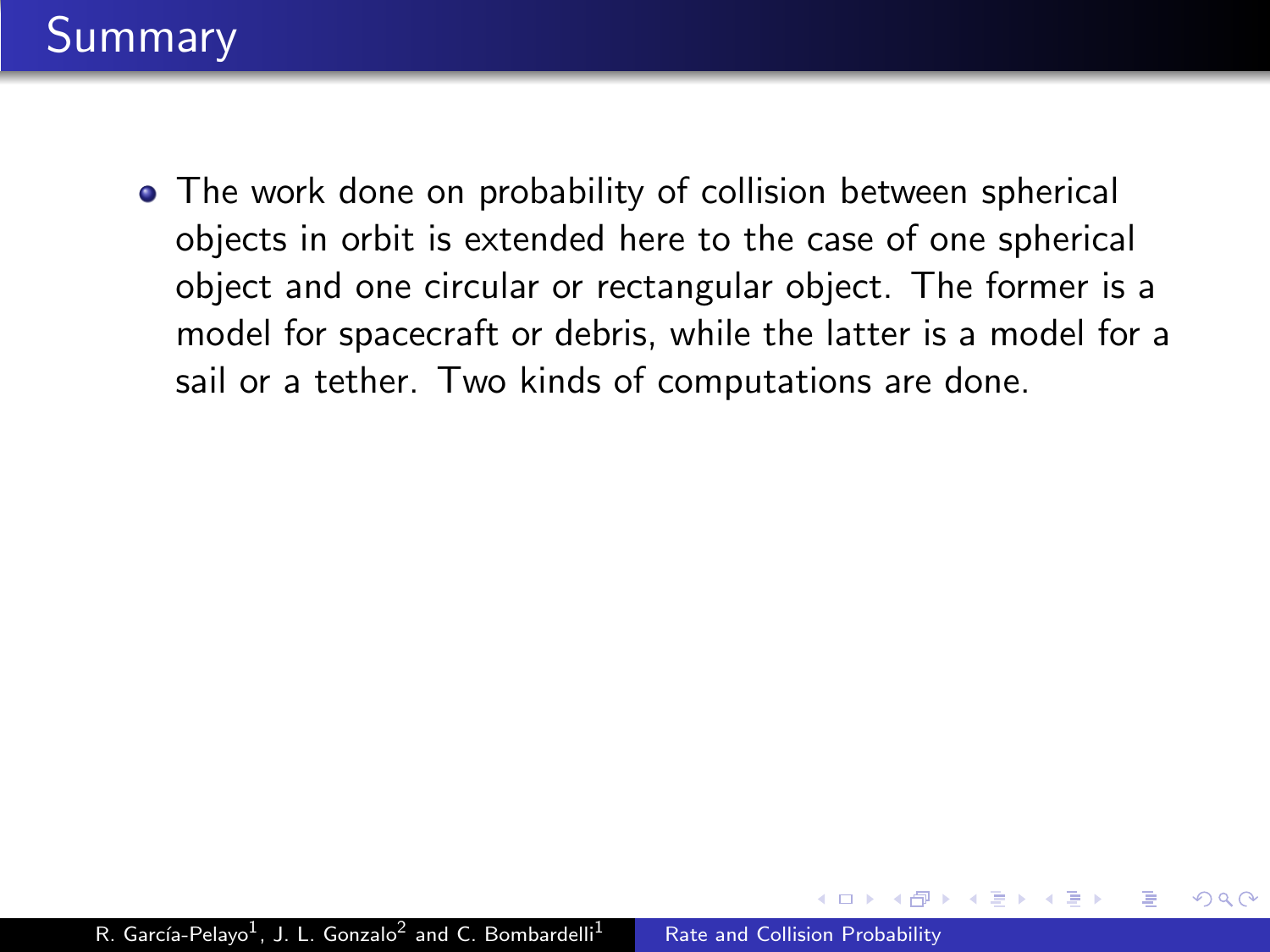- The work done on probability of collision between spherical objects in orbit is extended here to the case of one spherical object and one circular or rectangular object. The former is a model for spacecraft or debris, while the latter is a model for a sail or a tether. Two kinds of computations are done.
- **Computation of the collision rate** when the flux of one object (typically debris) with respect to the other object is known. This information is important when planning a mission.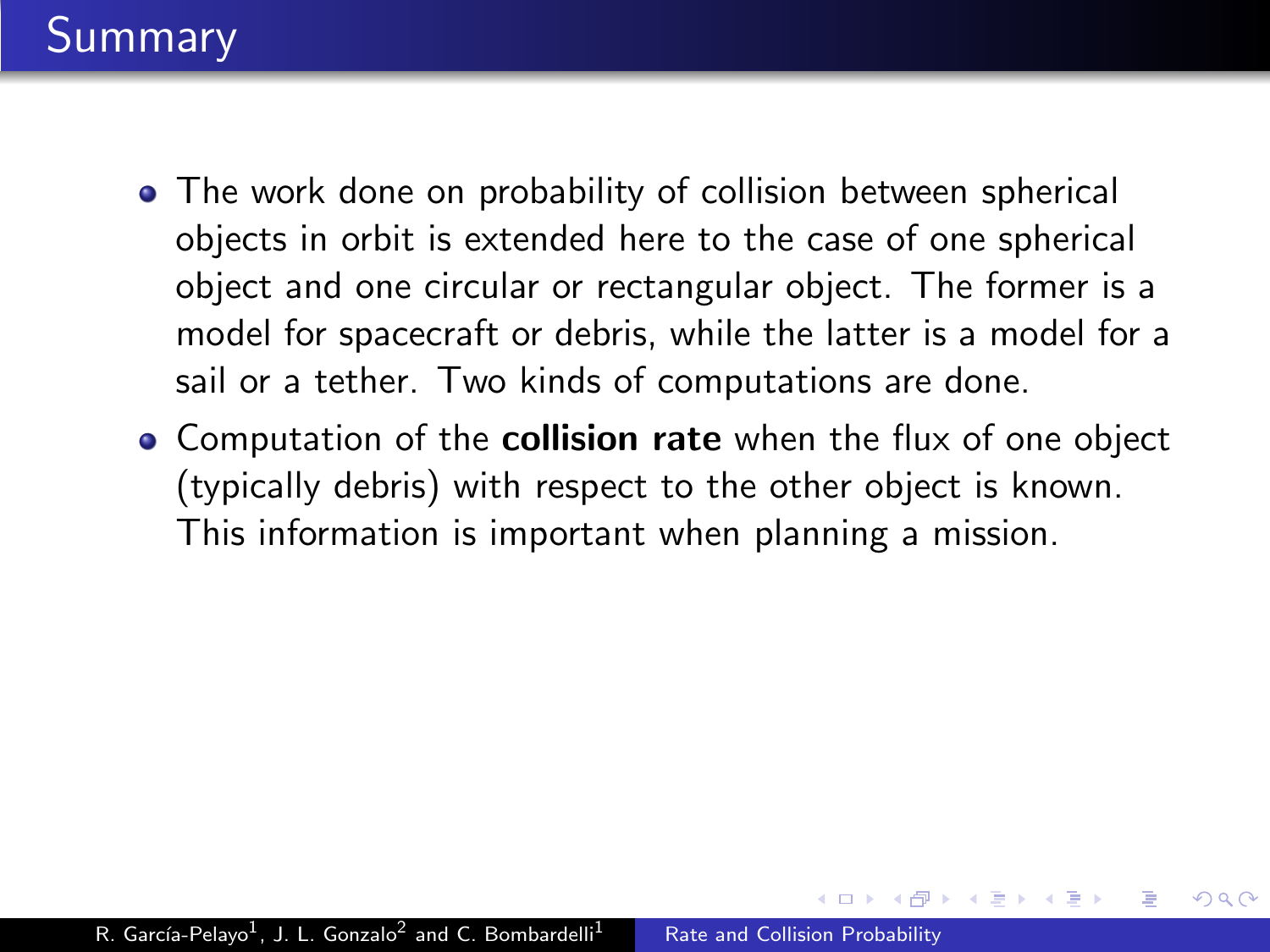- The work done on probability of collision between spherical objects in orbit is extended here to the case of one spherical object and one circular or rectangular object. The former is a model for spacecraft or debris, while the latter is a model for a sail or a tether. Two kinds of computations are done.
- **Computation of the collision rate** when the flux of one object (typically debris) with respect to the other object is known. This information is important when planning a mission.
- **Computation of the collision probability** of an encounter of a particular pair of objects whose probability density functions of the positions are known. This information is necessary to decide if an evasive maneuver is going to be performed or not.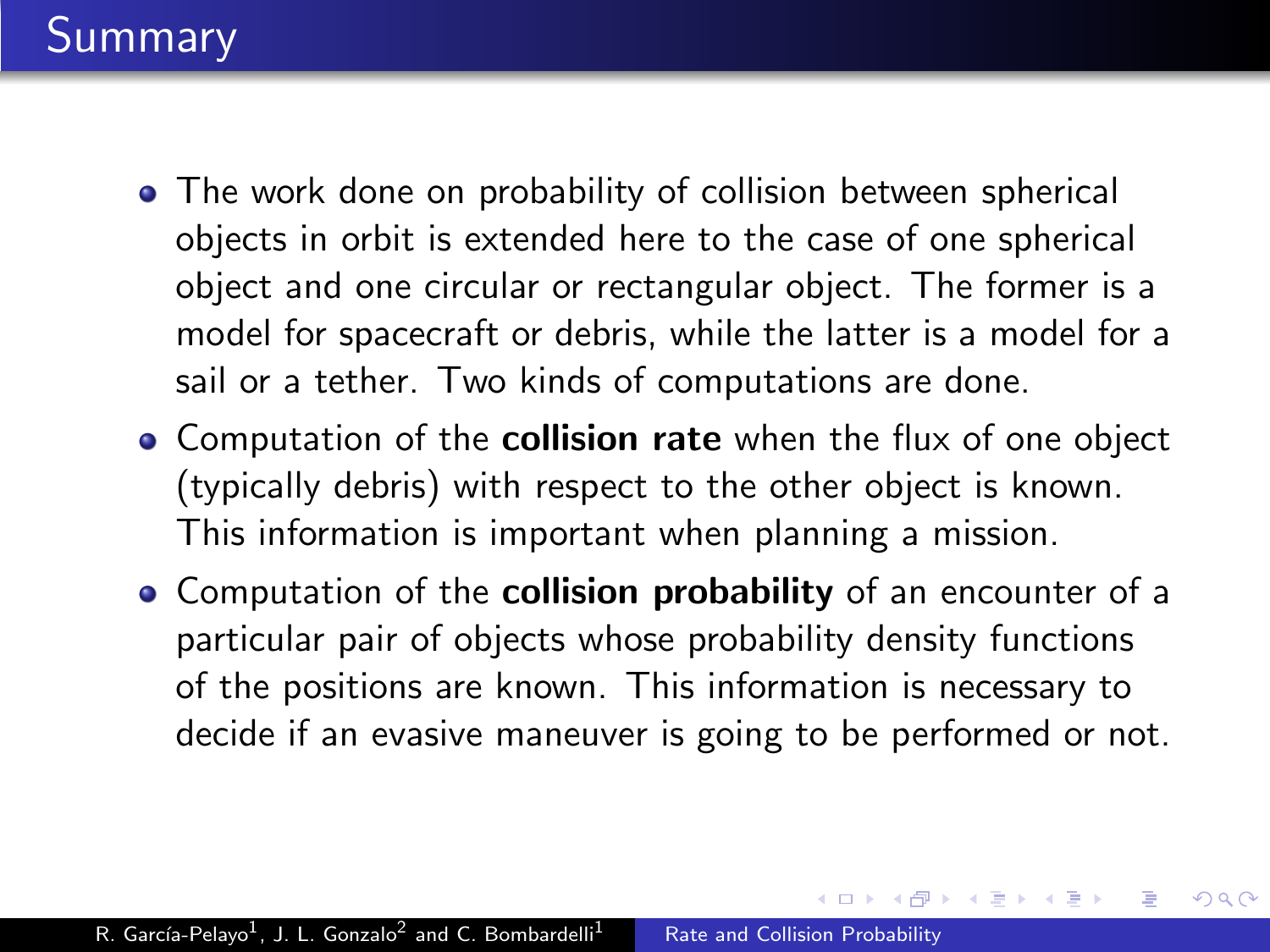- The work done on probability of collision between spherical objects in orbit is extended here to the case of one spherical object and one circular or rectangular object. The former is a model for spacecraft or debris, while the latter is a model for a sail or a tether. Two kinds of computations are done.
- **Computation of the collision rate** when the flux of one object (typically debris) with respect to the other object is known. This information is important when planning a mission.
- **Computation of the collision probability** of an encounter of a particular pair of objects whose probability density functions of the positions are known. This information is necessary to decide if an evasive maneuver is going to be performed or not.

つくい

Contrary to the sphere-sphere case, attitude matters.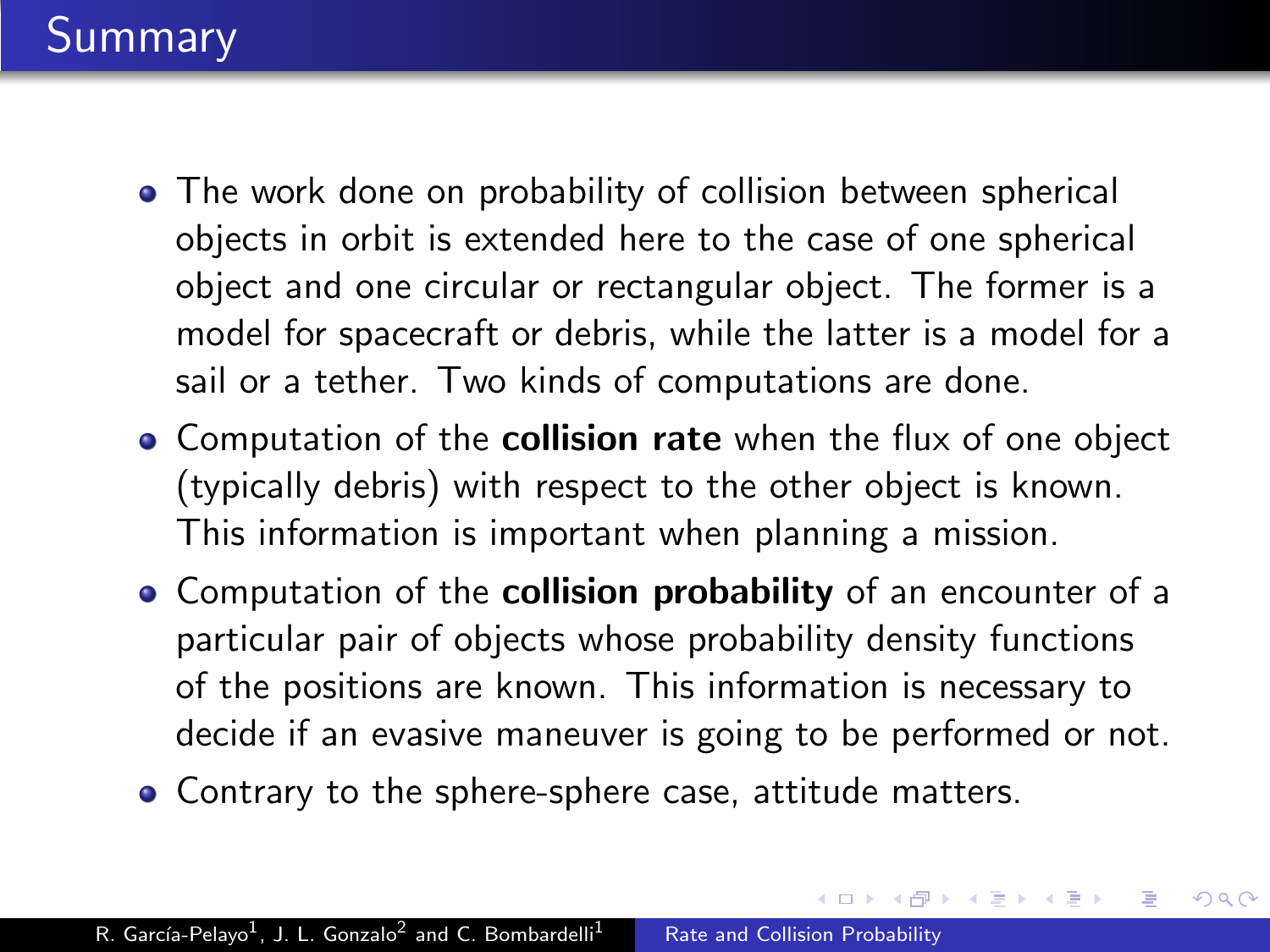#### Introduction



R. García-Pelayo<sup>1</sup>, J. L. Gonzalo<sup>2</sup>

[Rate and Collision Probability](#page-0-0)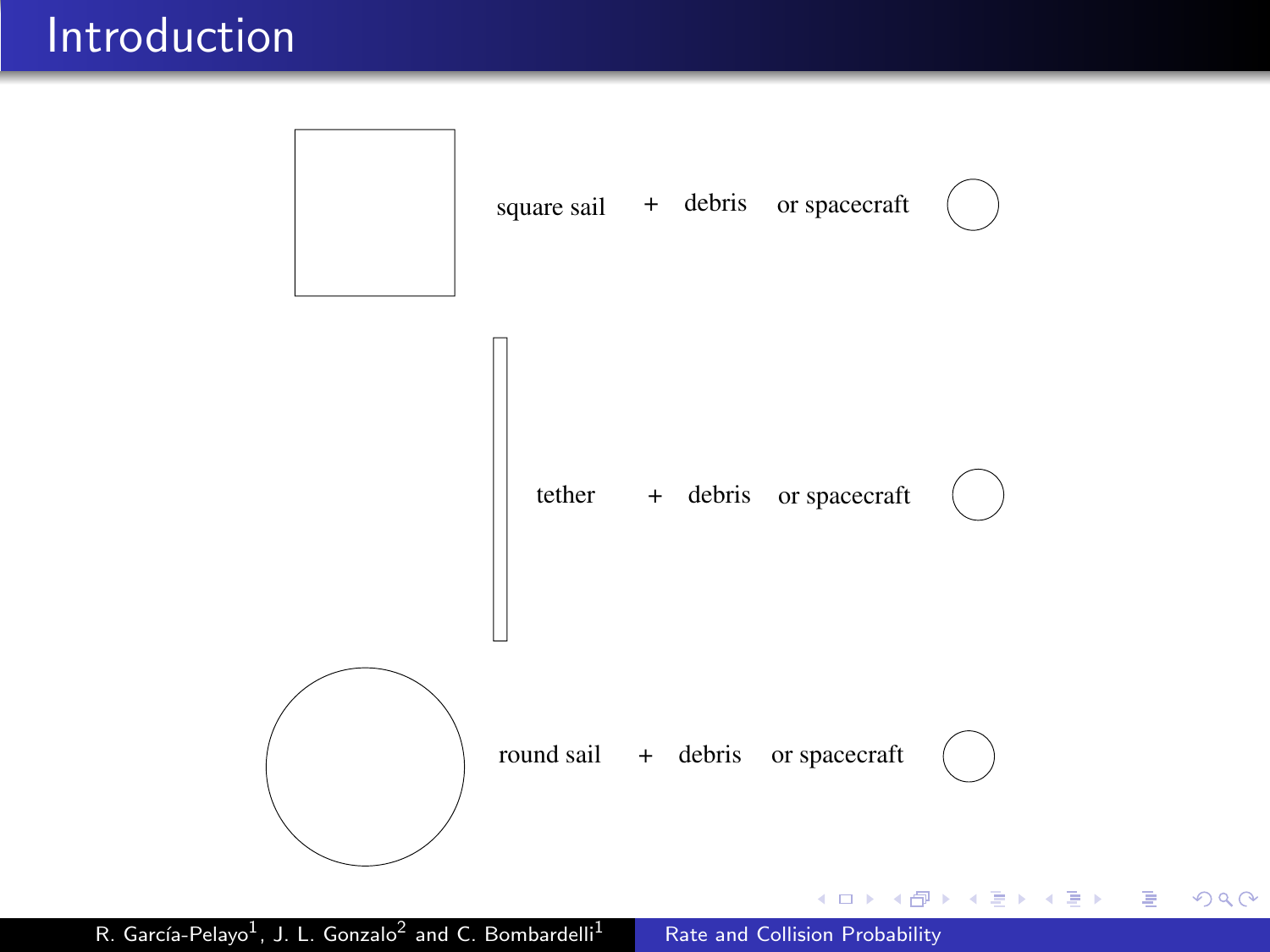#### **Introduction**

 $\rho$  is the projection on the b-plane of the pdf of the relative position.



probability of collision = 
$$
\int_{M \oplus (-S)} d^2r \rho(\vec{r})
$$

$$
\mathsf{rate\ of\ collision} = \frac{\bar{\rho} \ \mathrm{A}(M \oplus (-S))}{\mathrm{time\ between\ encounters}} \to \phi \mathrm{A}(M \oplus (-S))
$$

prob. of *n* collisions during a time  $t = e^{-\phi A(M \oplus (-S))t} \frac{(\phi A(M \oplus (-S)))^n}{t}$ [n](#page-31-0)[!](#page-0-0)  $QQ$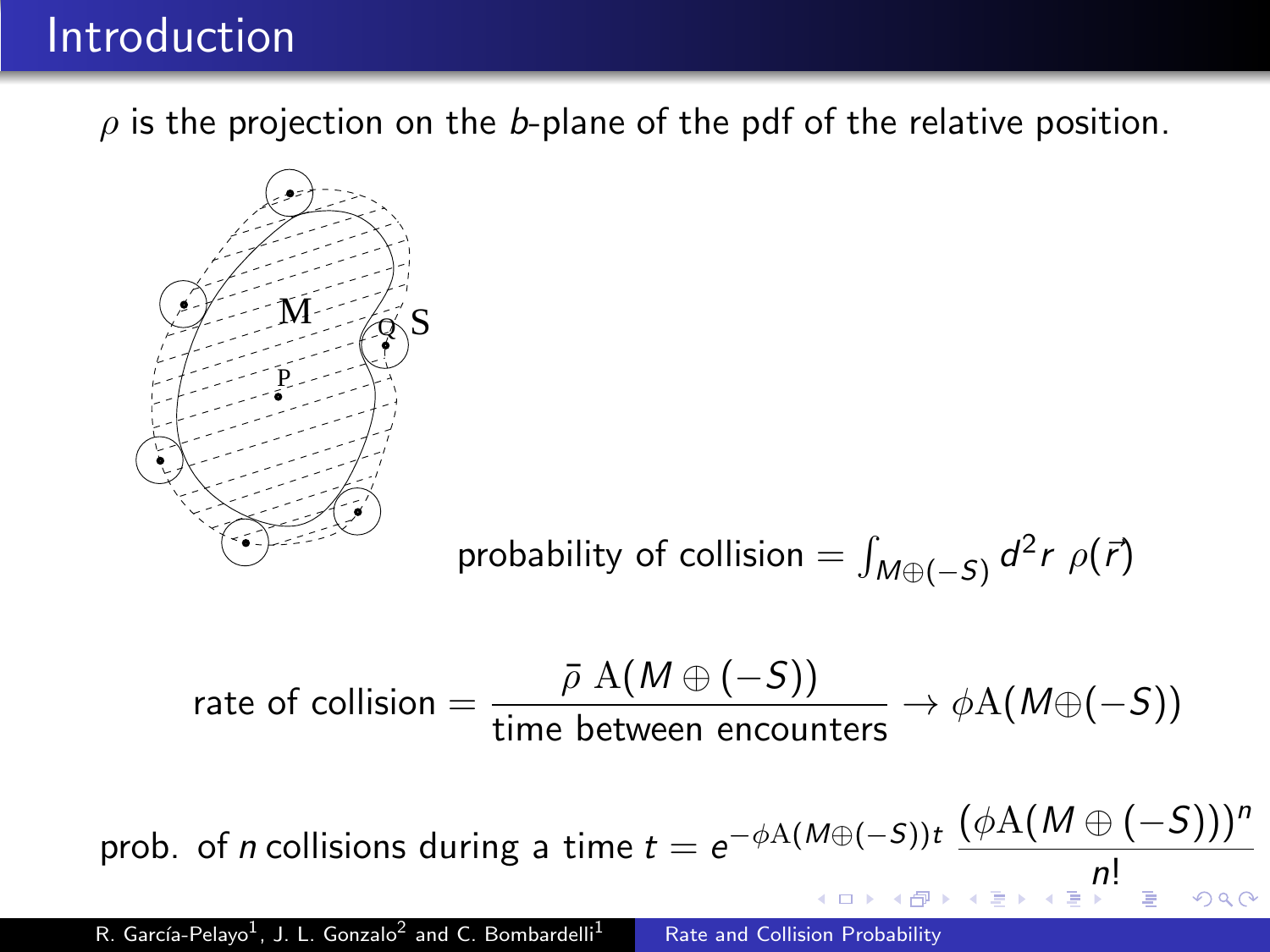

 $\mathrm{A}(M\oplus (-S)) = \mathrm{A}(M\oplus S) = \mathrm{A}(M) + \mathrm{per}(M)R + \pi R^2$ 

メタトメ ミトメ ミト

and an

 $299$ 

重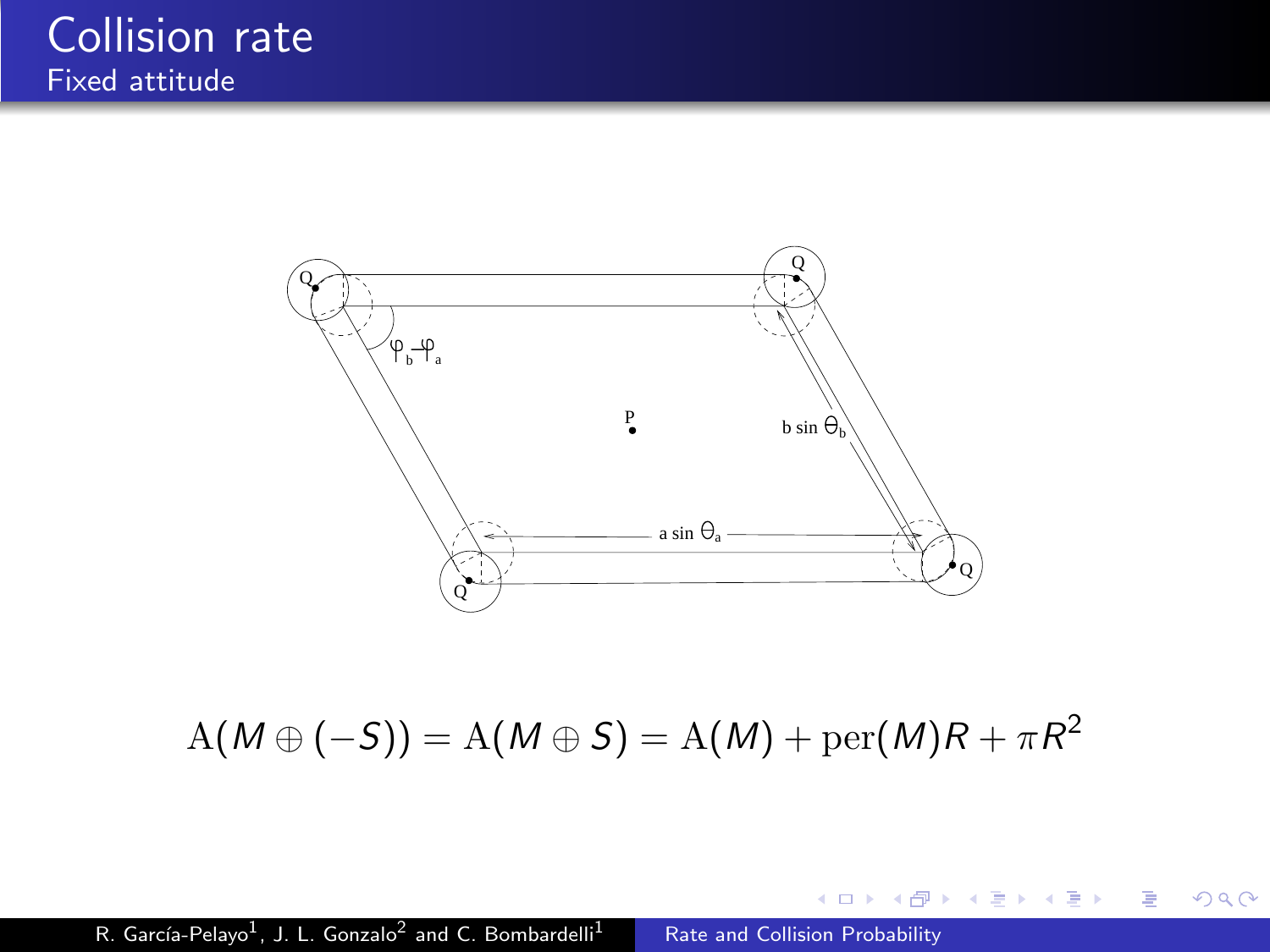

メロメ メ部メ メミメ メミメ

E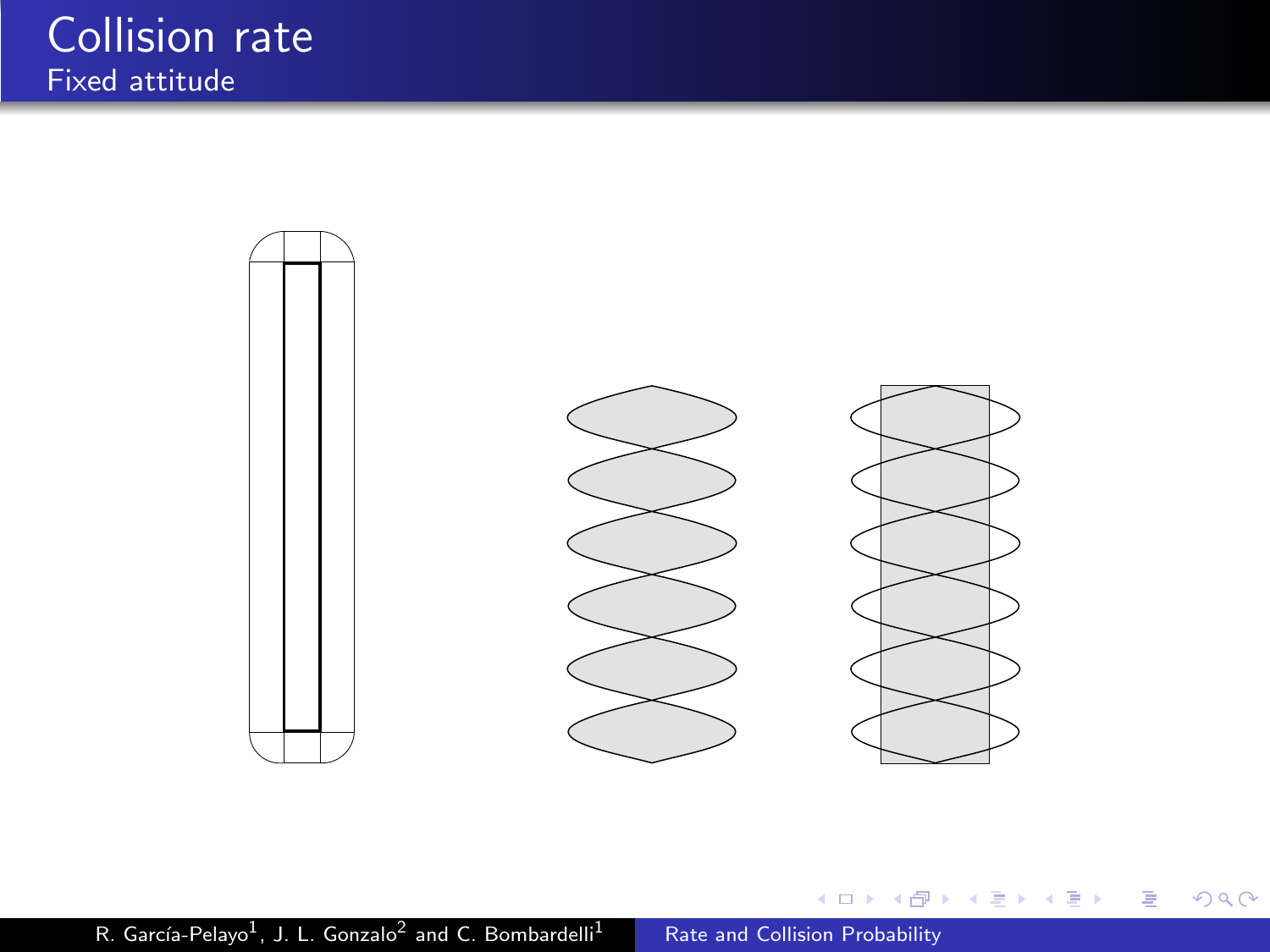$A(M \oplus (-S)) =$ 

イロト イ部 トメ 君 トメ 君 ト

目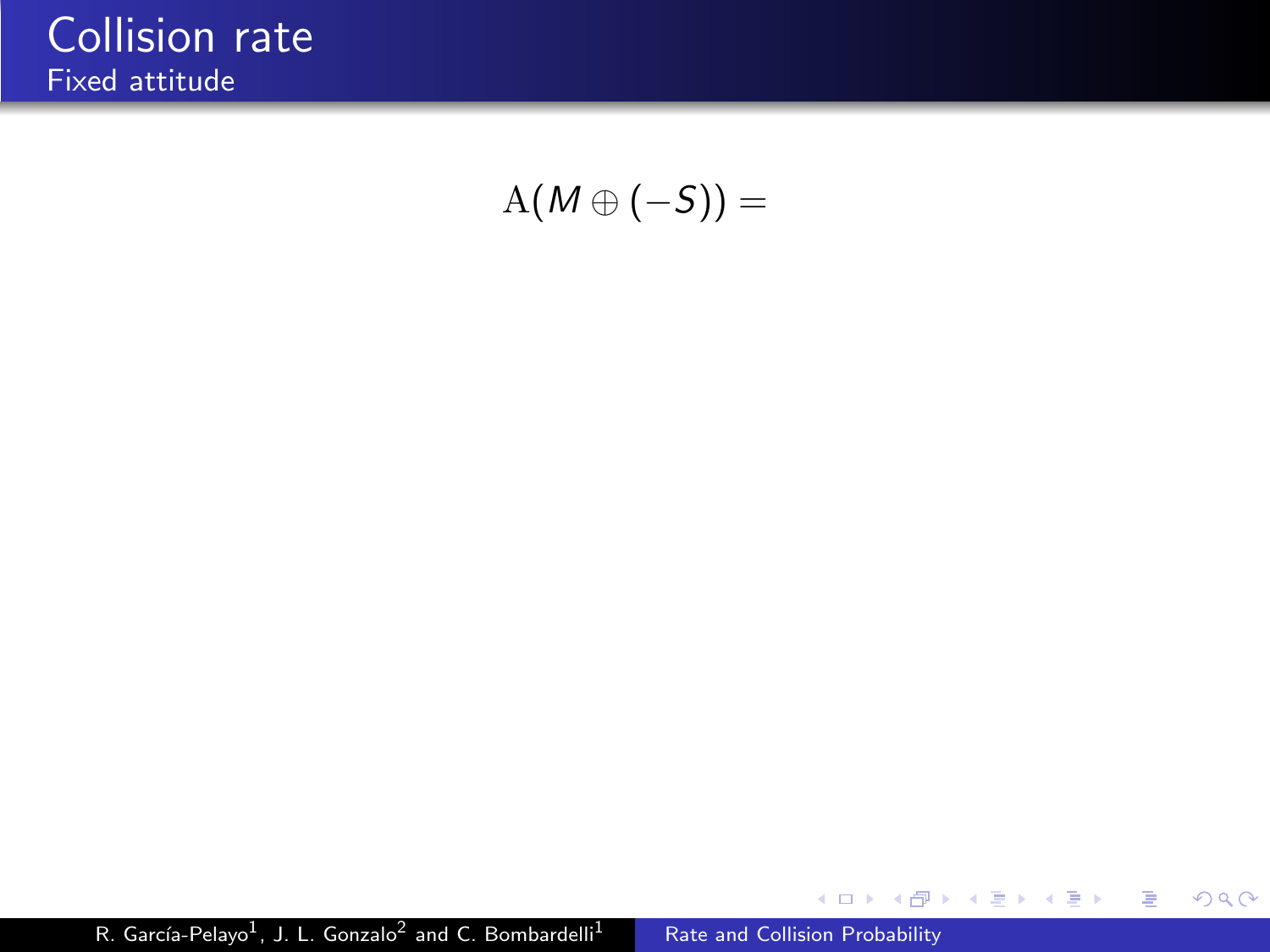$\bullet$ 

$$
{\rm A}(M\oplus (-S))=
$$

# $ab\sqrt{-\cos(\theta_a+\theta_b)\cos(\theta_a-\theta_b)}+2(a\sin\theta_a+b\sin\theta_b)R+\pi R^2$

 $299$ 

э

医单侧 医单侧

 $\sim$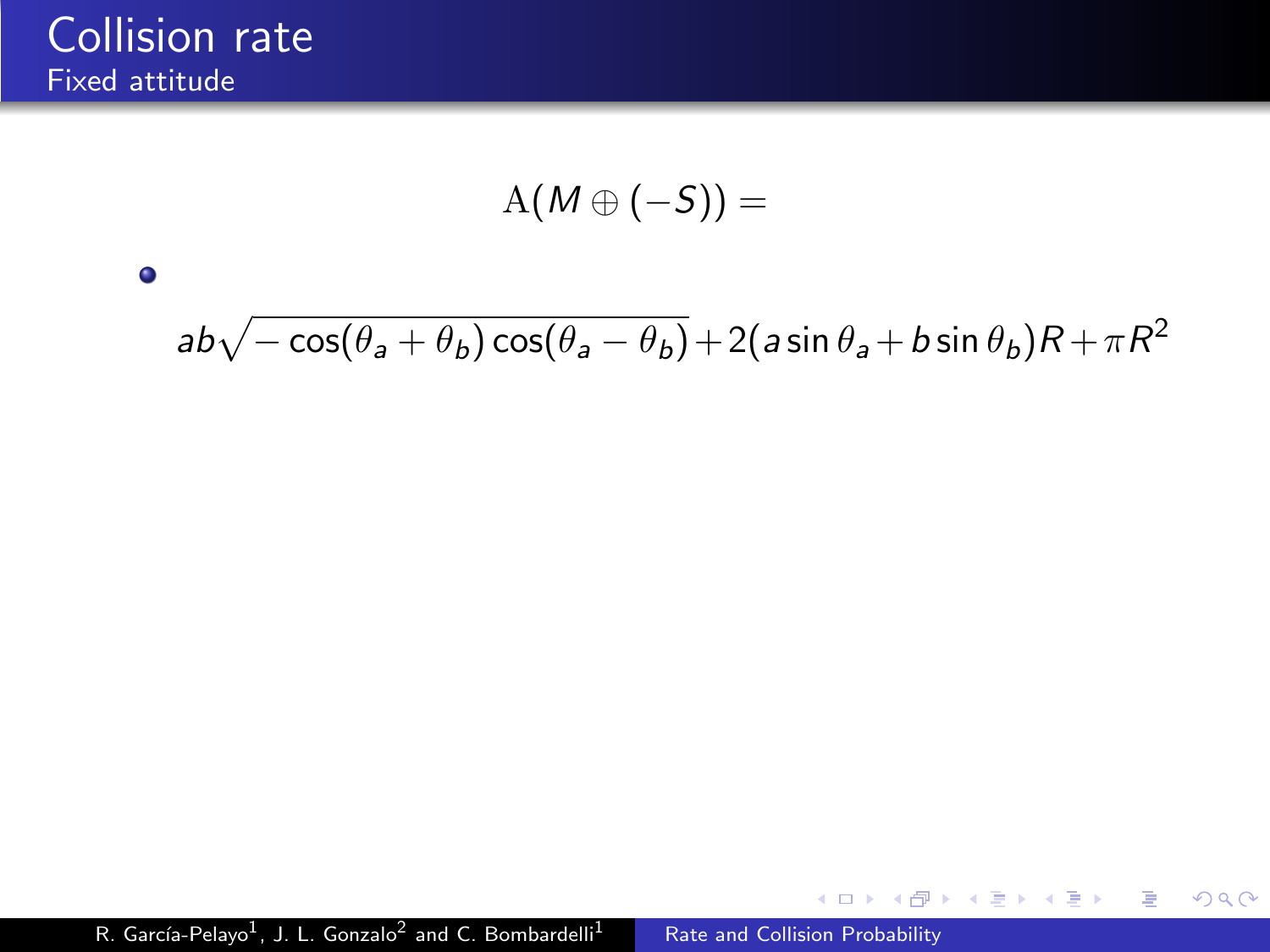$$
{\rm A}(M\oplus (-S))=
$$

## $ab\sqrt{-\cos(\theta_a+\theta_b)\cos(\theta_a-\theta_b)}+2(a\sin\theta_a+b\sin\theta_b)R+\pi R^2$

 $\bullet$ 

 $\bullet$ 

 $2(R + r)L \cos \alpha$ 

 $299$ 

э

医单侧 医单侧

 $\sim$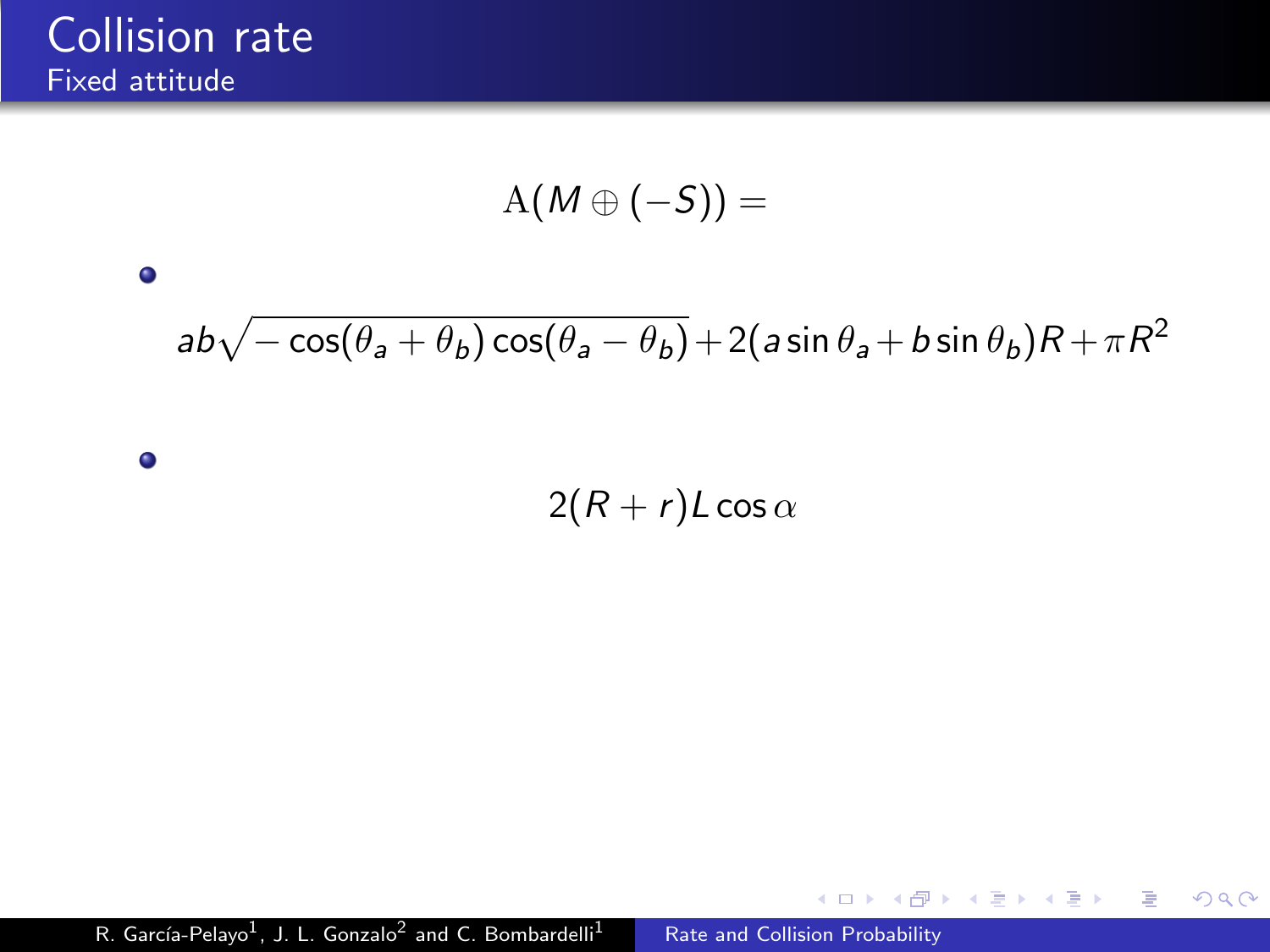$\bullet$ 

 $\bullet$ 

 $\bullet$ 

$$
{\rm A}(M\oplus(-S))=
$$

## $ab\sqrt{-\cos(\theta_a+\theta_b)\cos(\theta_a-\theta_b)}+2(a\sin\theta_a+b\sin\theta_b)R+\pi R^2$

 $2(R + r)L \cos \alpha$ 

$$
2\left(\frac{w}{\pi}+R\right)L\cos\alpha
$$

 $299$ 

э

 $\sim$ 

医单侧 医单侧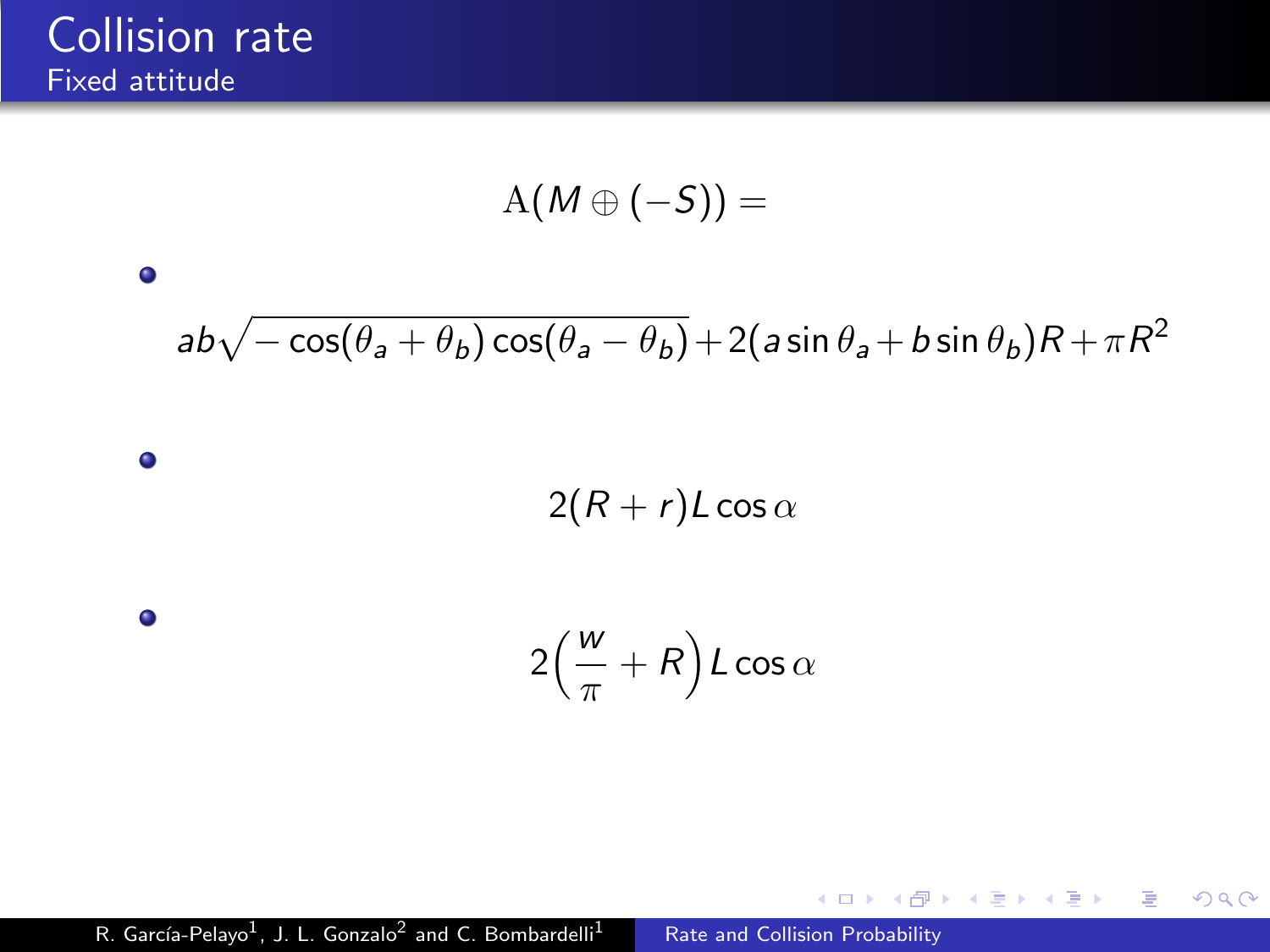$\bullet$ 

 $\bullet$ 

 $\bullet$ 

 $\bullet$ 

$$
{\rm A}(M\oplus (-S))=
$$

$$
ab\sqrt{-\cos(\theta_a+\theta_b)\cos(\theta_a-\theta_b)}+2(a\sin\theta_a+b\sin\theta_b)R+\pi R^2
$$

$$
2(R+r)L\cos\alpha
$$

$$
2\left(\frac{w}{\pi}+R\right)L\cos\alpha
$$

$$
\pi R_{sail}^2 \cos \theta_M + 4 R_{sail} E(\sin^2 \theta_M) R + \pi R^2
$$

**←ロト ← 伊** 

 $\rightarrow$ 4. 重  $\mathbf{h}$ ∍ × E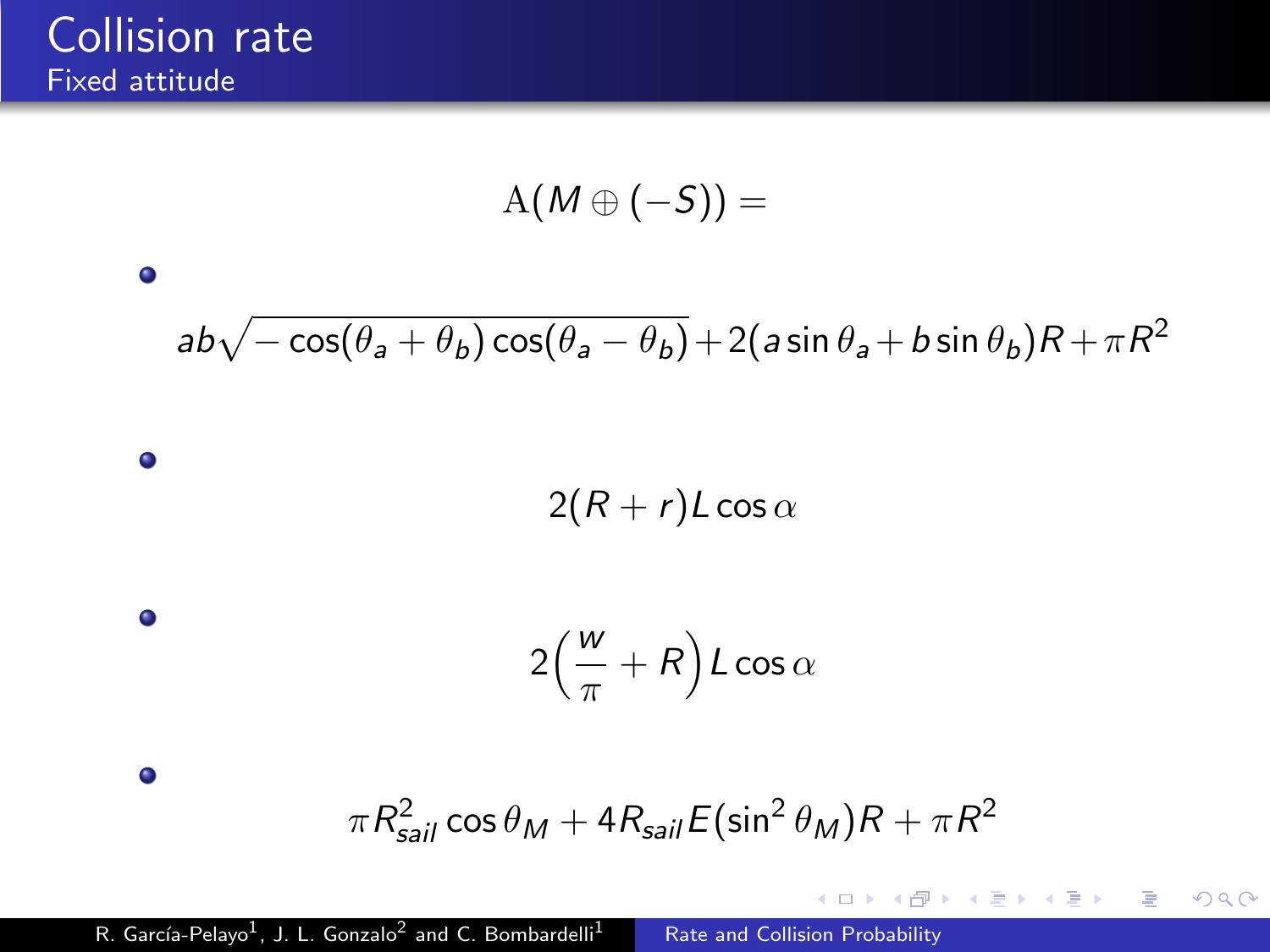### $\overline{A(M\oplus (-S))} =$

R. García-Pelayo<sup>1</sup>, J. L. Gonzalo<sup>2</sup> [Rate and Collision Probability](#page-0-0)

メロトメ 御 トメ 差 トメ

Ε

重き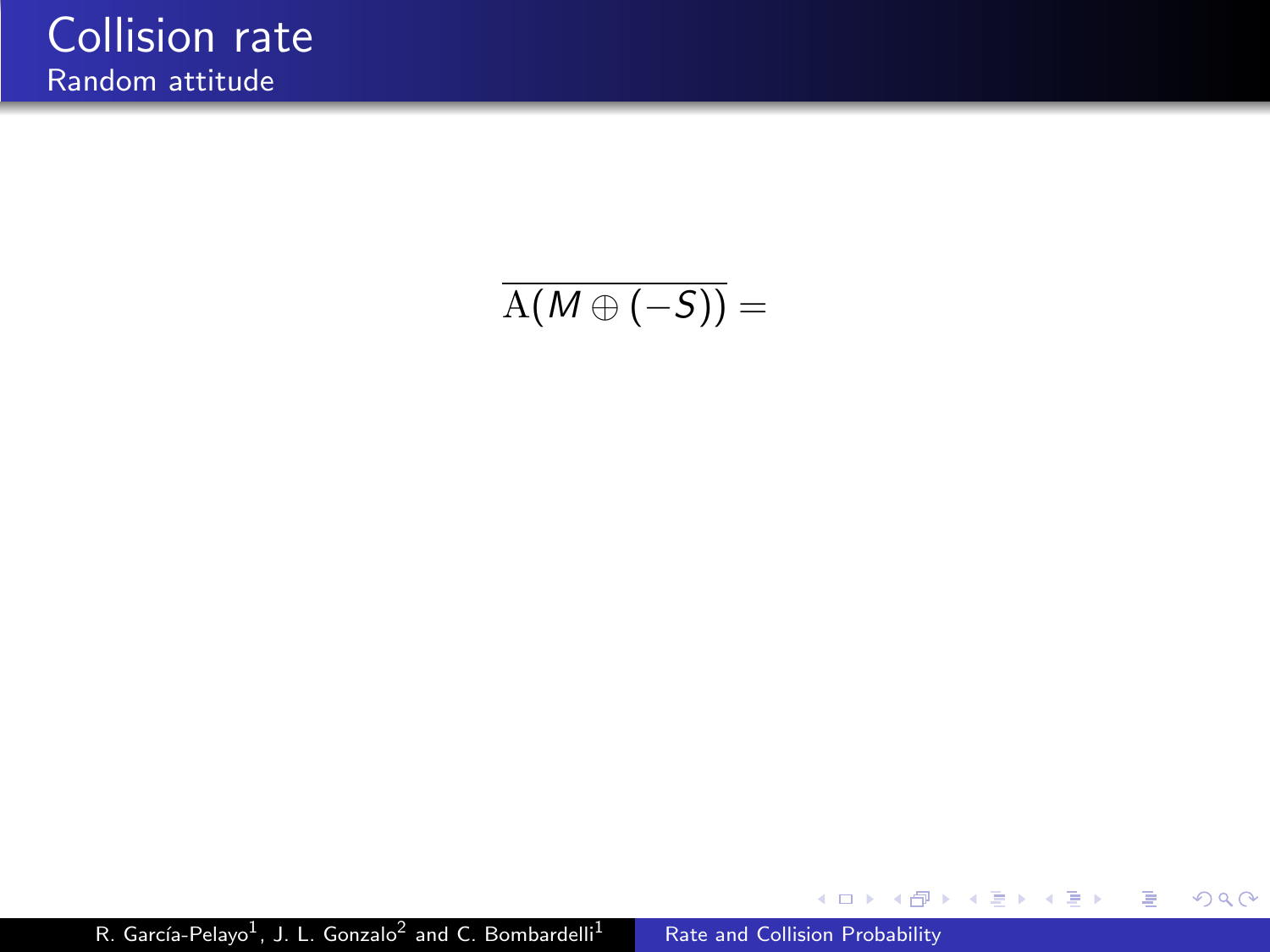$\bullet$ 

$$
\overline{A(M \oplus (-S))} =
$$
  

$$
\frac{ab}{2} + \frac{\pi(a+b)R}{2} + \pi R^2
$$

4. 0. 3.

4 伊  $\,$ э

×.  $\sim$  Þ

∍ ×  $299$ 

R. García-Pelayo<sup>1</sup>, J. L. Gonzalo<sup>2</sup> [Rate and Collision Probability](#page-0-0)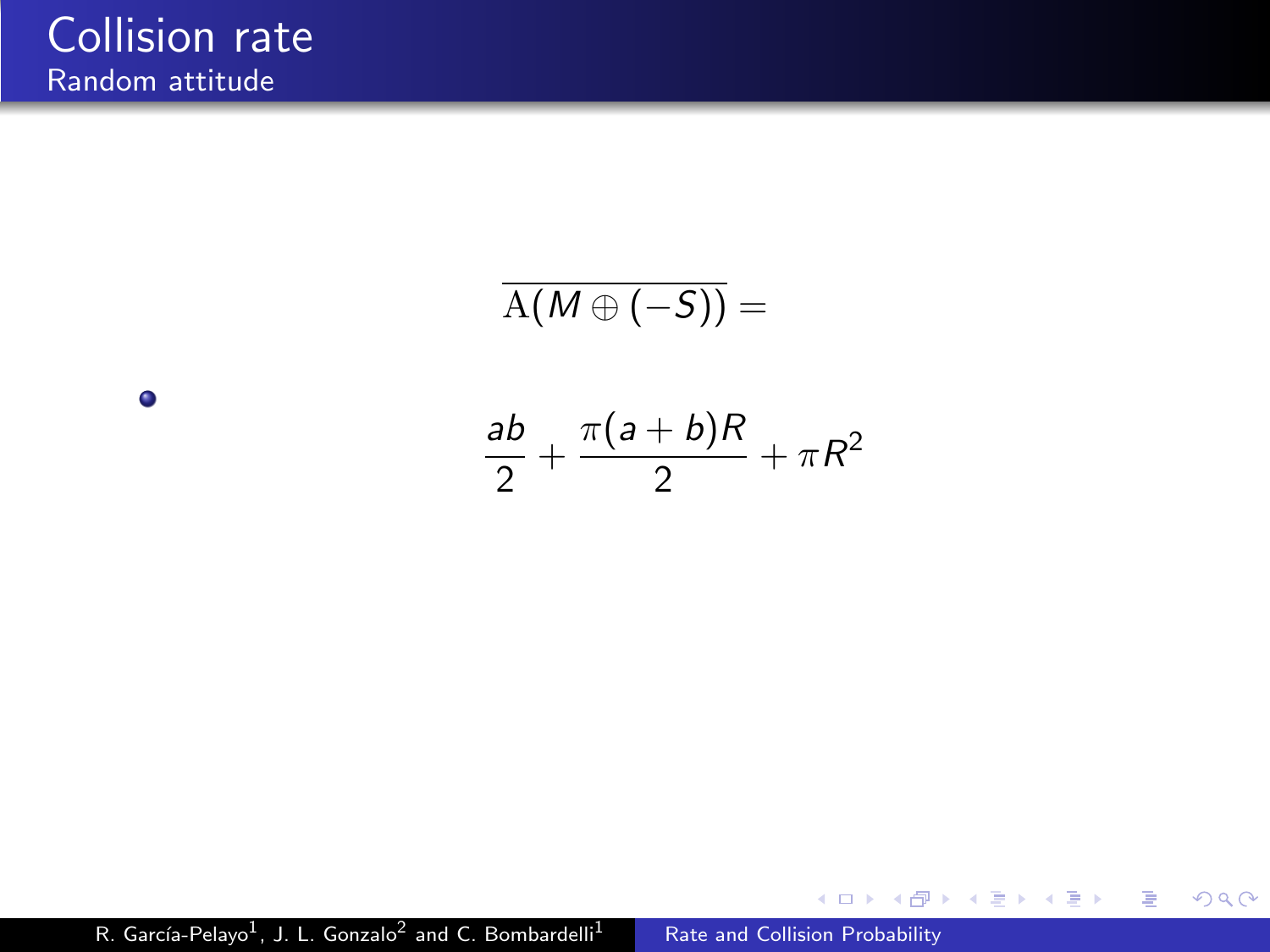$\bullet$ 

 $\bullet$ 

$$
\overline{A(M \oplus (-S))} =
$$
\n
$$
\frac{ab}{2} + \frac{\pi(a+b)R}{2} + \pi R^2
$$
\n
$$
\frac{\pi R_{\text{sail}}^2}{2} + \frac{\pi^2 R_{\text{sail}} R}{2} + \pi R^2
$$

4. 0. 3.

4 伊  $\,$ э

×. **B**  Þ

∍ ×  $299$ 

R. García-Pelayo<sup>1</sup>, J. L. Gonzalo<sup>2</sup> [Rate and Collision Probability](#page-0-0)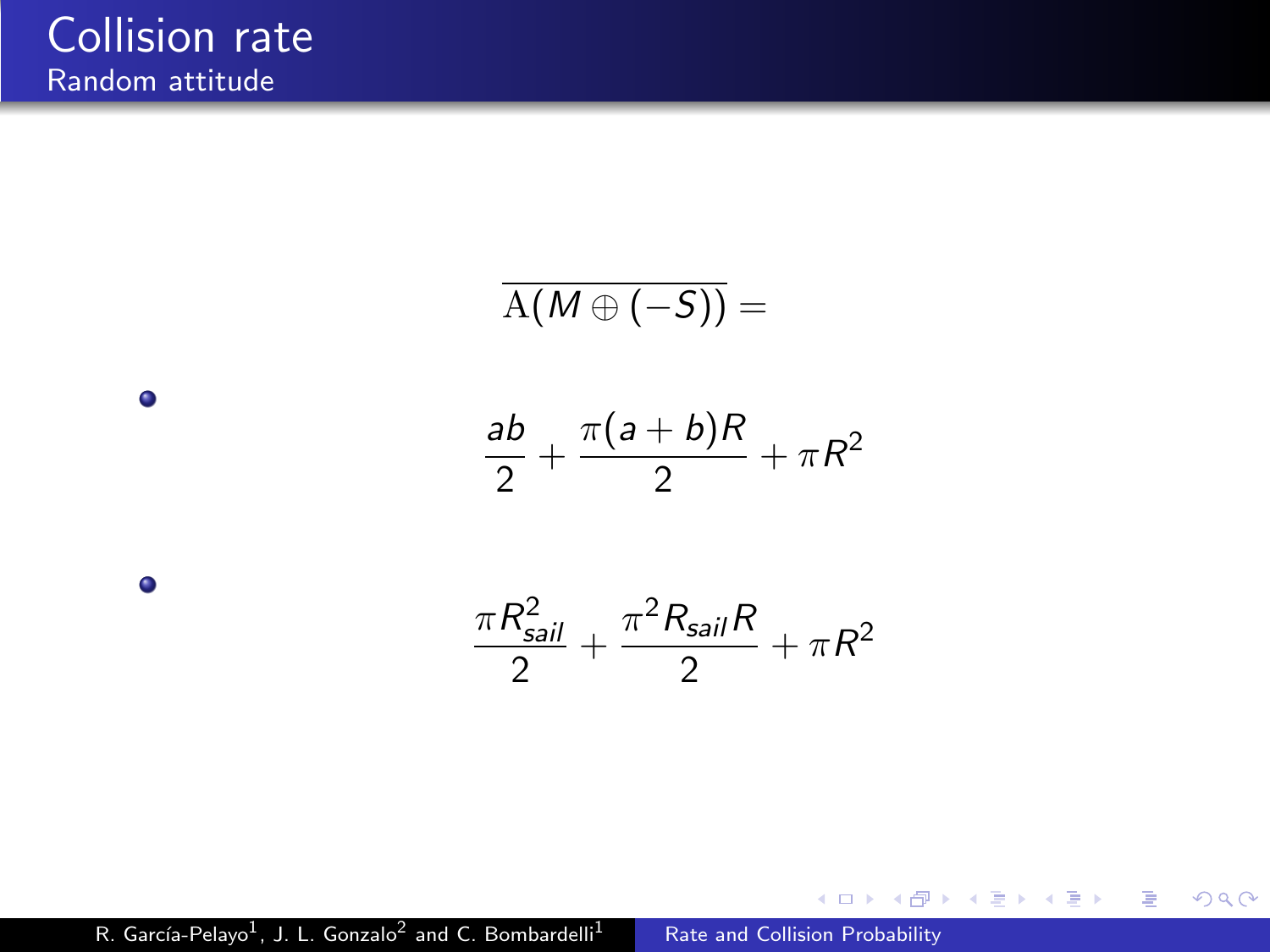#### Collision probability **Rectangle**

$$
\int_{M \oplus (-S)} d^2r \; \rho(\vec{r}) \leq \int_{\text{parallelogram}} d^2r \; \rho(\vec{r})
$$



 $\leftarrow$  $\,$ a. 同  $\,$ 一心語  $\sim$ э × ×

Þ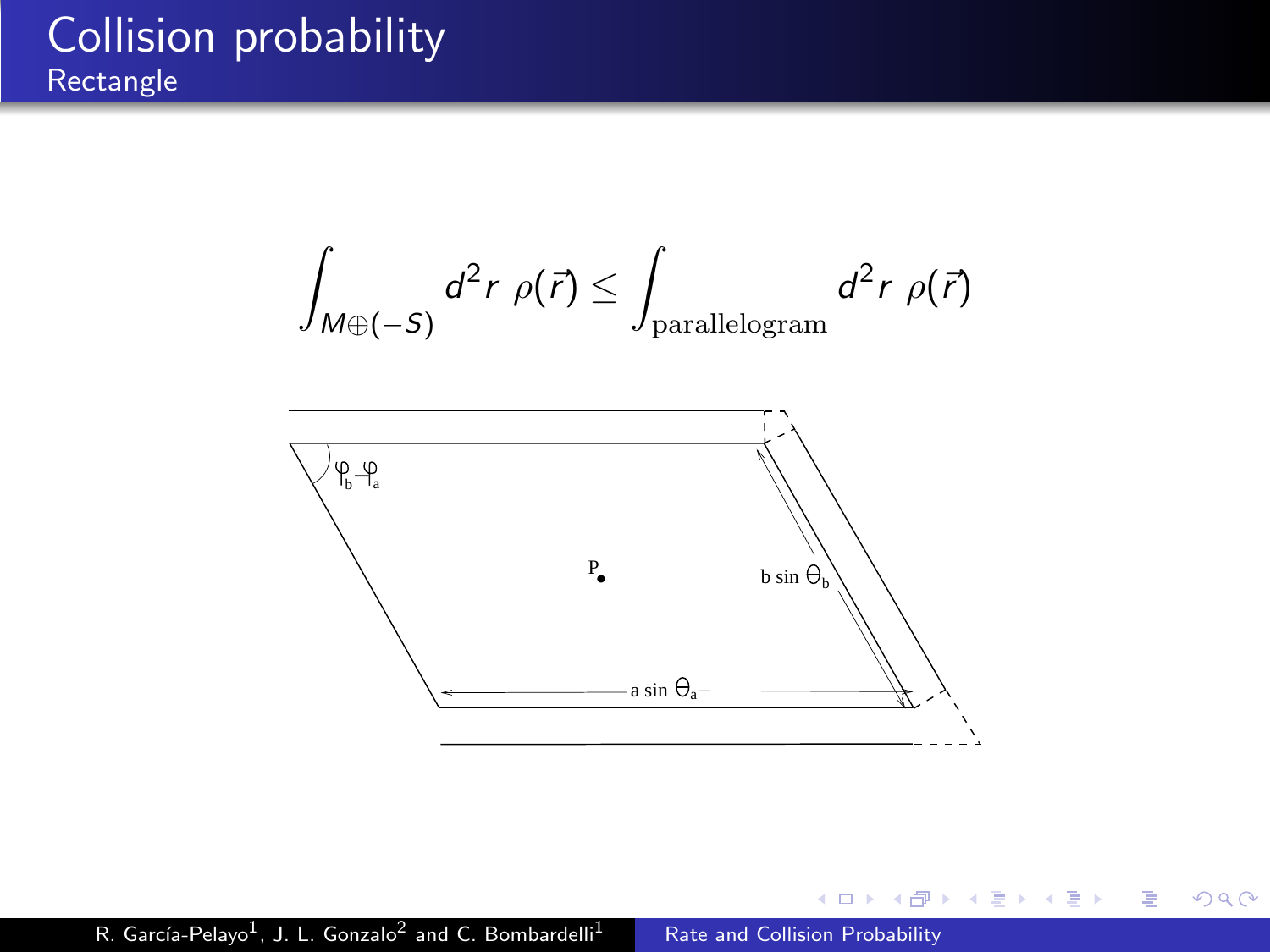The affine transformation of a parallelogram into a rectangle transforms the Gaussian into another Gaussian.



 $\Omega$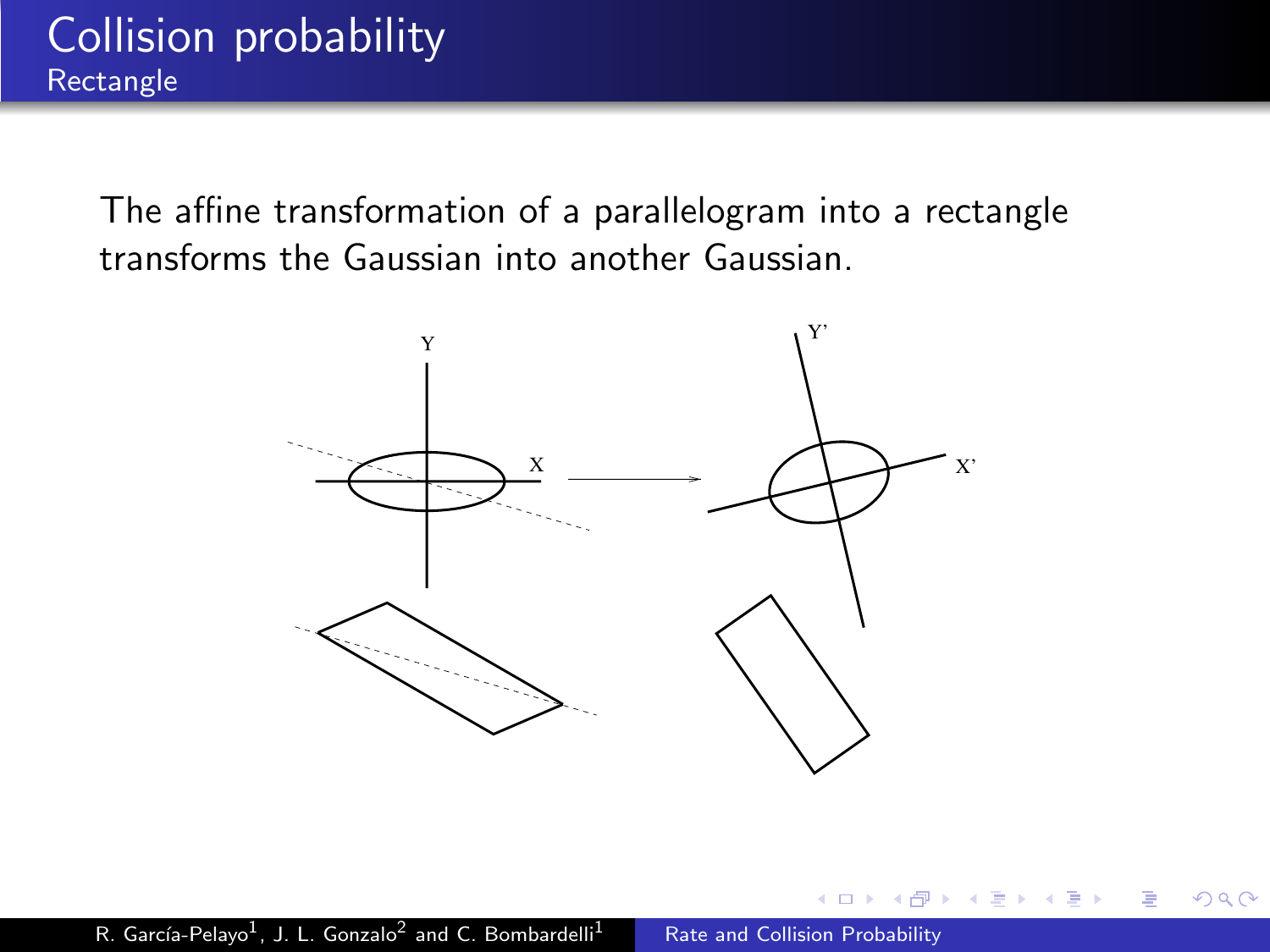This allows the use of Genz's algorithm.



[http://sdg.aero.upm.es/index.php/online-apps/](http://sdg.aero.upm.es/index.php/online-apps/gaussian-over-parallelogram) [gaussian-over-parallelogram](http://sdg.aero.upm.es/index.php/online-apps/gaussian-over-parallelogram)

G gaussian over parallelogram G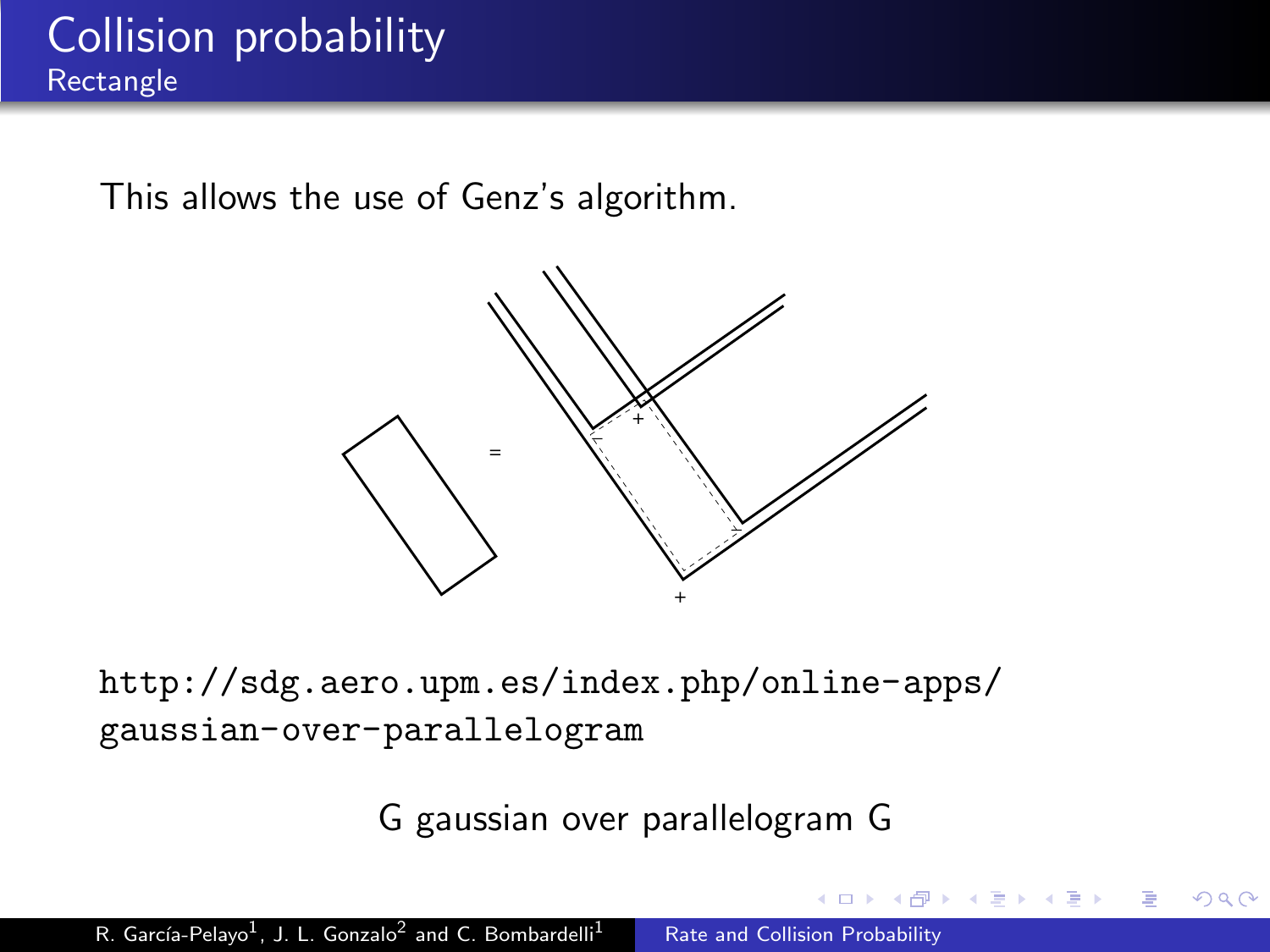#### Collision probability **Tether**



R. García-Pelayo<sup>1</sup>, J. L. Gonzalo<sup>2</sup>

[Rate and Collision Probability](#page-0-0)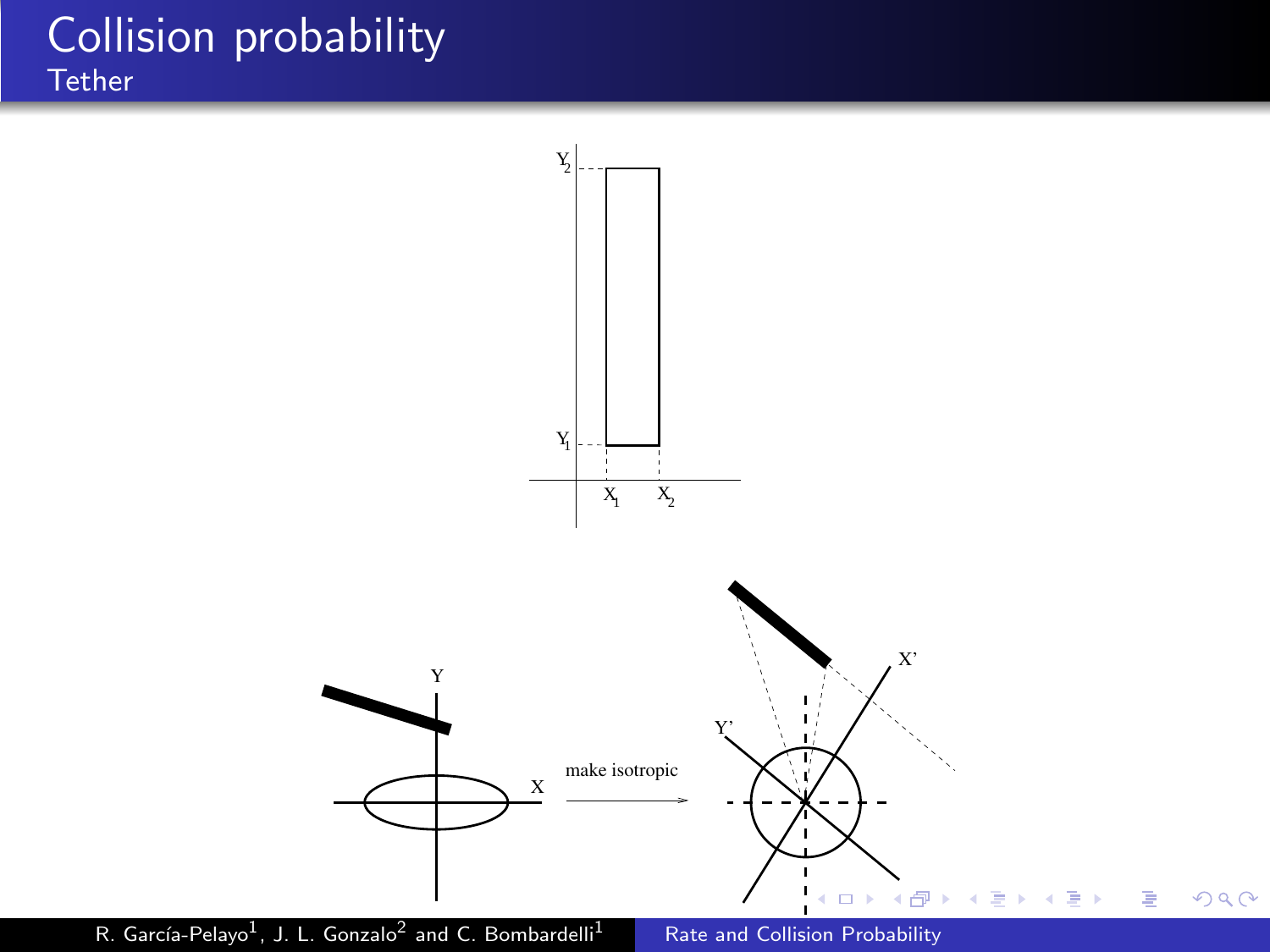#### Collision probability **Tether**

$$
\frac{1}{4}\left\{\text{erf}\left[\frac{D^2L/2 + x\sigma_y^2\cos\Lambda + y\sigma_x^2\sin\Lambda}{\sqrt{2}D\sigma_x\sigma_y}\right]\right.
$$

$$
+\text{erf}\left[\frac{D^2L/2 - x\sigma_y^2\cos\Lambda - y\sigma_x^2\sin\Lambda}{\sqrt{2}D\sigma_x\sigma_y}\right]\right\}
$$

$$
\left\{\text{erf}\left[\frac{\Delta/2 + |y\cos\Lambda - x\sin\Lambda|}{\sqrt{2}D}\right] + \text{erf}\left[\frac{\Delta/2 - |y\cos\Lambda - x\sin\Lambda|}{\sqrt{2}D}\right] \right\},\right.
$$

where:

$$
D \equiv \sqrt{\sigma_x^2 \sin^2 \Lambda + \sigma_y^2 \cos^2 \Lambda}.
$$

 $\leftarrow$ 

Þ a. 同  $\sim$ 4. 重 Þ

∍ ×

 $\sim$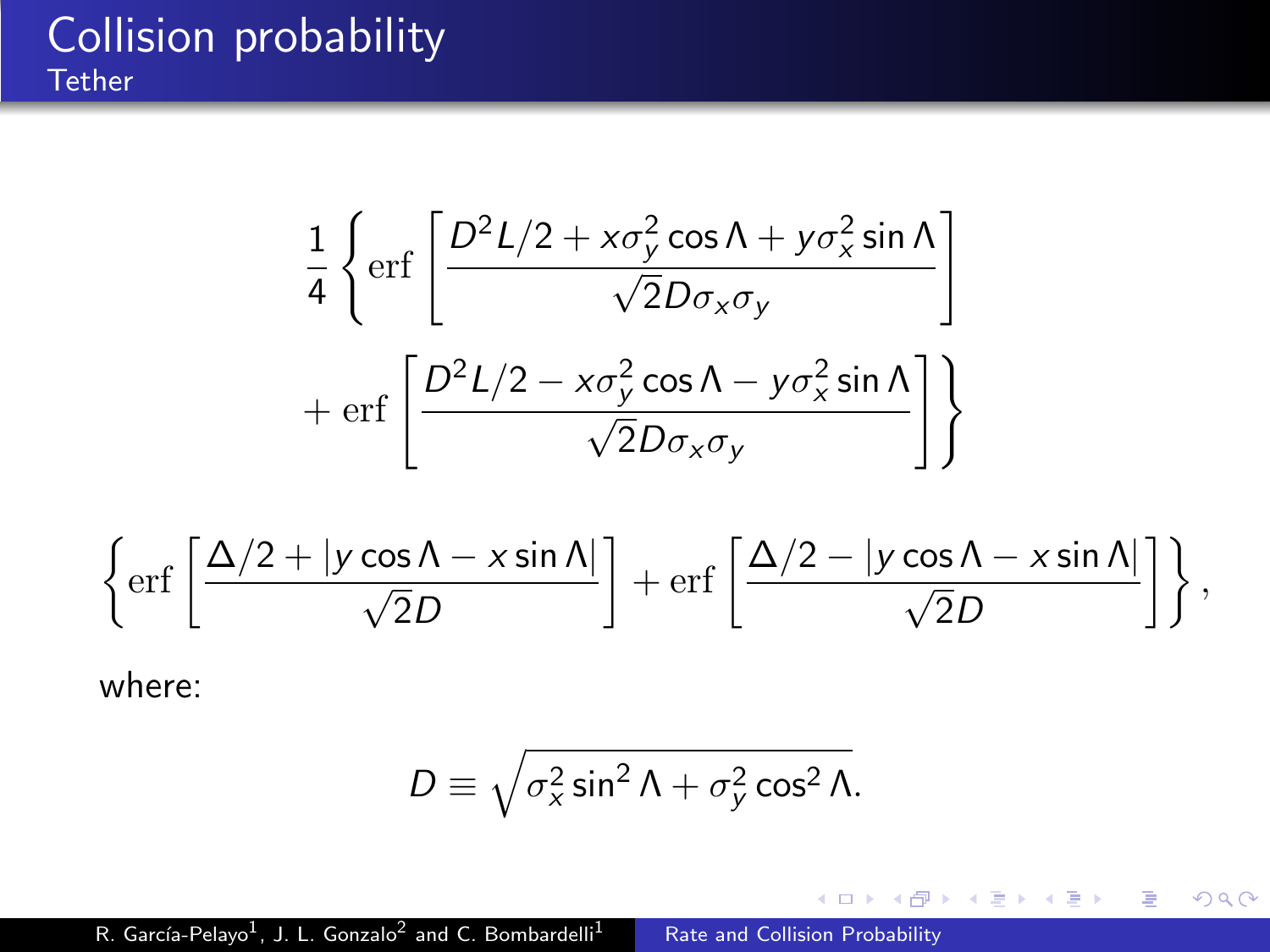#### Collision probability Round sail



 $\leftarrow$ 

Þ

э

 $\sim$ 

 $\sim$ 

Έ

 $299$ 

∍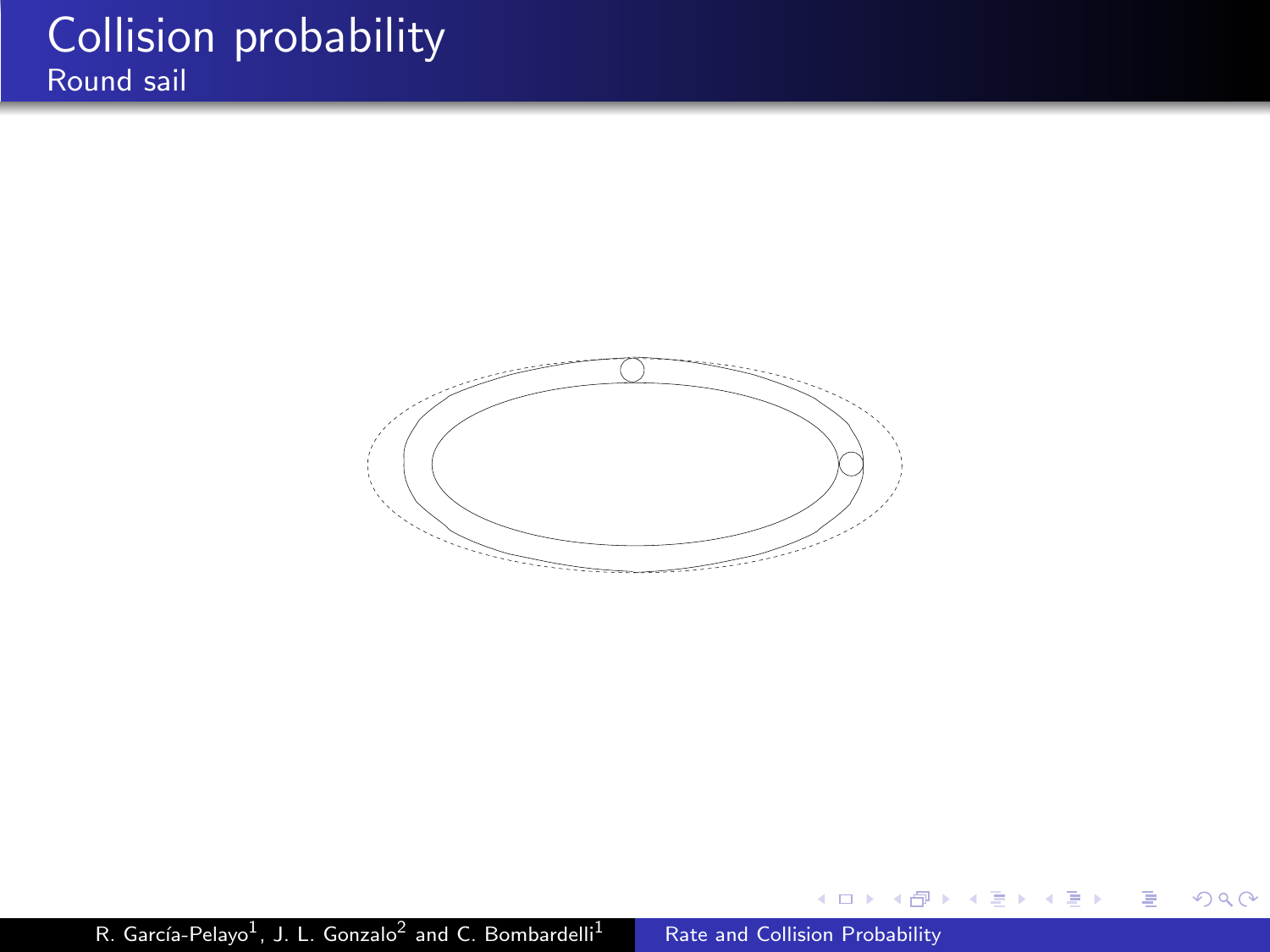

 $\Lambda = 45^{\rm o}$  and 90 $^{\rm o}$ ;  $L = 2000$  m;  $\Delta = 7$  cm, 30 cm, 2 m, and 8 m.  $x, y, \sigma_x, \sigma_y$ .



 $4.17$ 

э  $\sim$ 

 $2Q$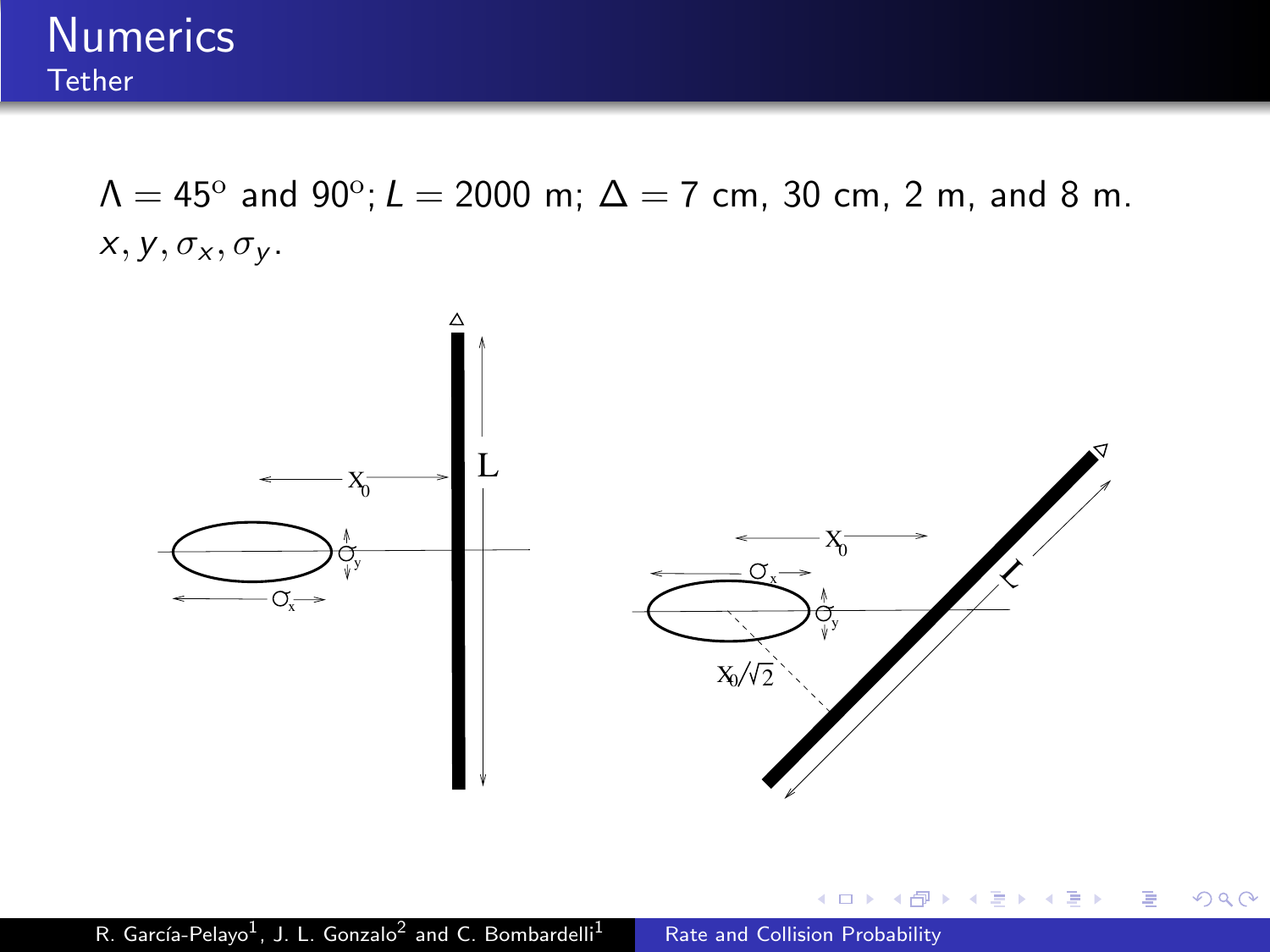**Numerics Tether** 

$$
\Lambda = \pi/2, \ \Delta = 0.07 \text{ m}
$$
\n

| $\sigma_x \ \ \sqrt{p} \ 10^{-3} \ 10^{-4} \ 10^{-5}$ |      |      |      |     |
|-------------------------------------------------------|------|------|------|-----|
| 2                                                     | 4.6  | 6.3  | 7.6  |     |
| 8                                                     | 12.6 | 21.3 | 27.4 |     |
| 128                                                   | 0    | 66.6 | 95.7 |     |
| 128                                                   | 0    | 160  | 318  |     |
| 512                                                   | 0    | 0    | 943  |     |
| 2048                                                  | 0    | 0    | 1613 |     |
| 2                                                     | 10.2 | 11.4 | 12.6 |     |
| 3                                                     | 29   | 34   | 38.1 |     |
| 128                                                   | 32   | 97   | 119  | 138 |
| 128                                                   | 325  | 425  | 506  |     |
| 512                                                   | 482  | 1200 | 1837 |     |
| 2048                                                  | 1929 | 4800 | 6508 |     |

[Rate and Collision Probability](#page-0-0)

**Kロト (伊)** 

重

 $\rightarrow$ ×.

 $\leftarrow$   $\equiv$  $\,$  目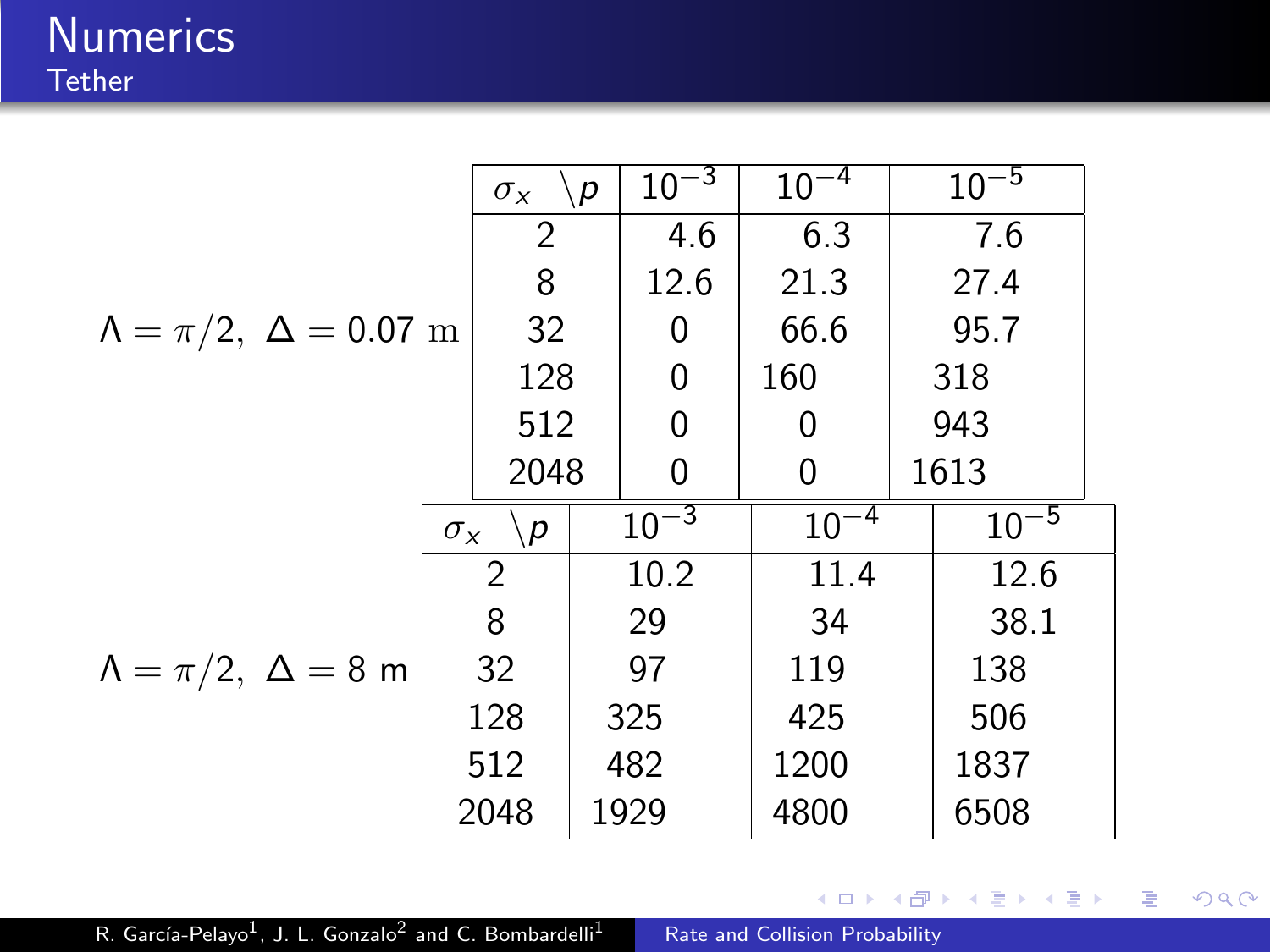The contribution to the overall probability of collision of the end masses is almost always negligible compared to the contribution of the tether. The reason is that the perimeter of the tether,  $\rho_t$ , is about 1,000 longer than the perimeter of any of the end masses,  $p_m$ .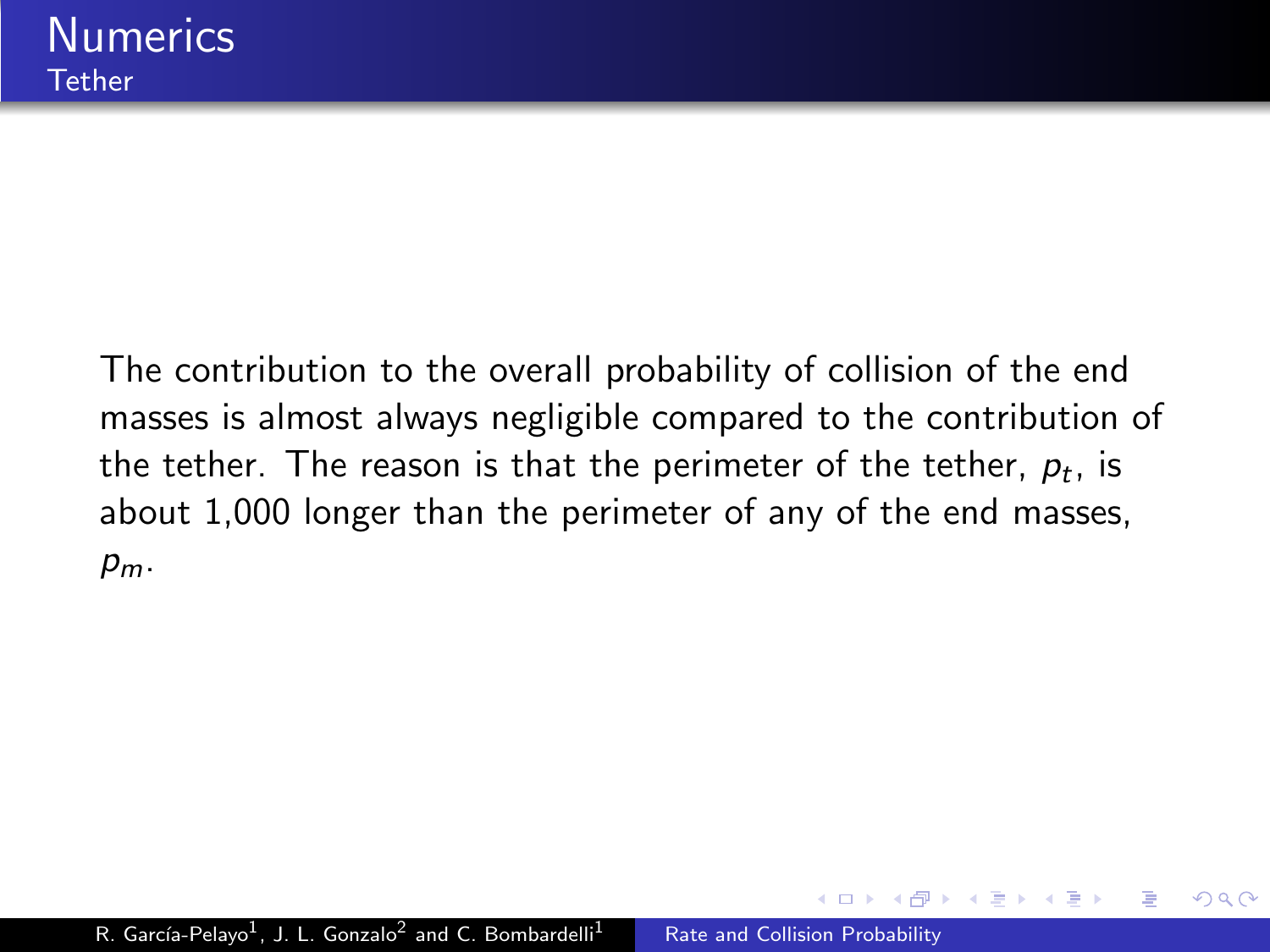### **Conclusions**

• For a tether of length  $2R$  and diameter d the area of its average projection is  $\pi dR/2$ , while the area of the projection of the circumscribing sphere is  $\pi R^2.$  For a disk of radius  $R$ and its circumscribing sphere the average projected areas are, respectively,  $\pi R^2/2$  and  $\pi R^2$ .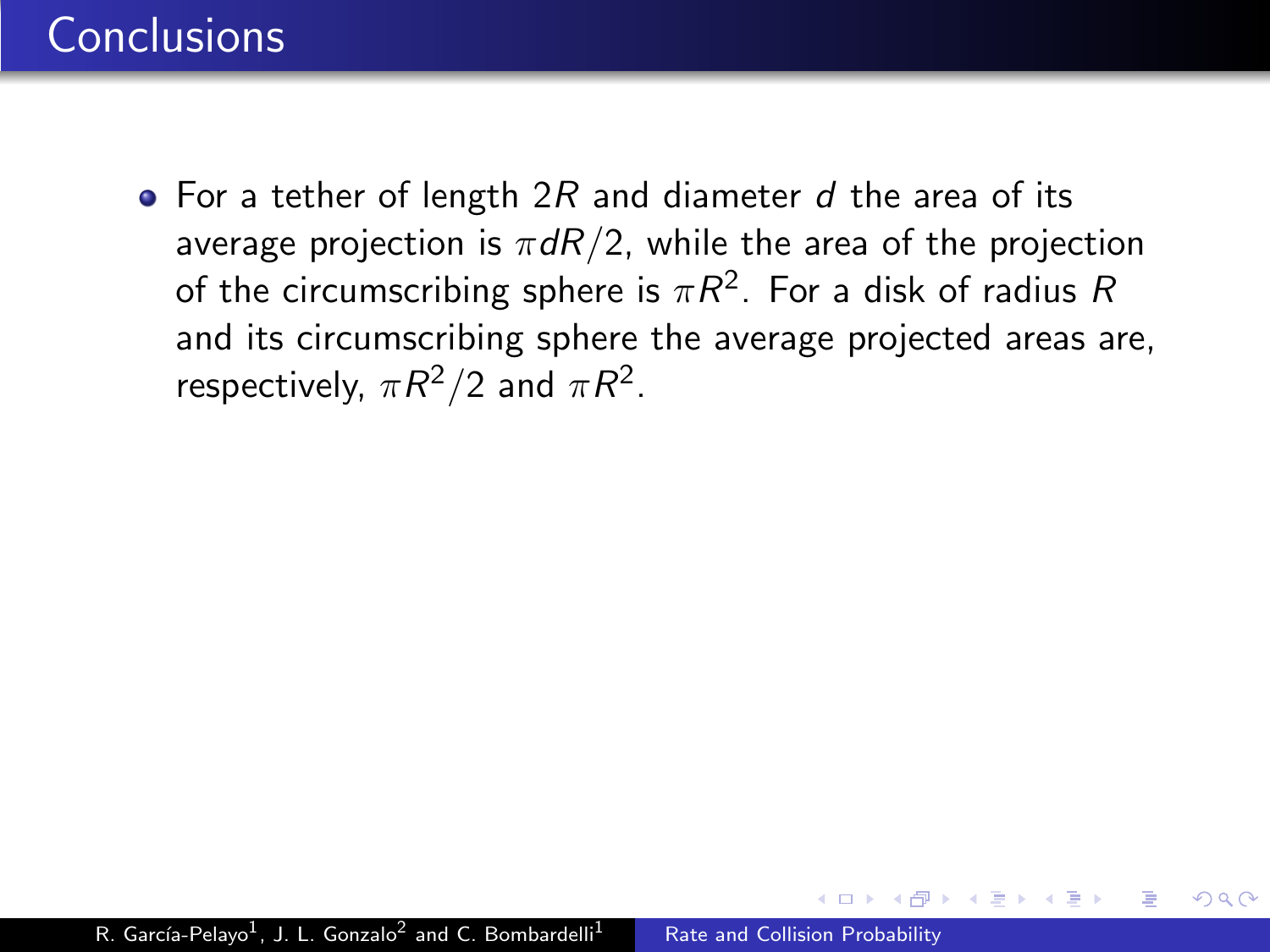### **Conclusions**

- For a tether of length  $2R$  and diameter d the area of its average projection is  $\pi dR/2$ , while the area of the projection of the circumscribing sphere is  $\pi R^2.$  For a disk of radius  $R$ and its circumscribing sphere the average projected areas are, respectively,  $\pi R^2/2$  and  $\pi R^2$ .
- Thus for these two cases the ratios of the area of the average projection to the area of the projection of the circumscribing sphere are  $d/(2R)$  (in reality less than 0.01) and 1/2, respectively.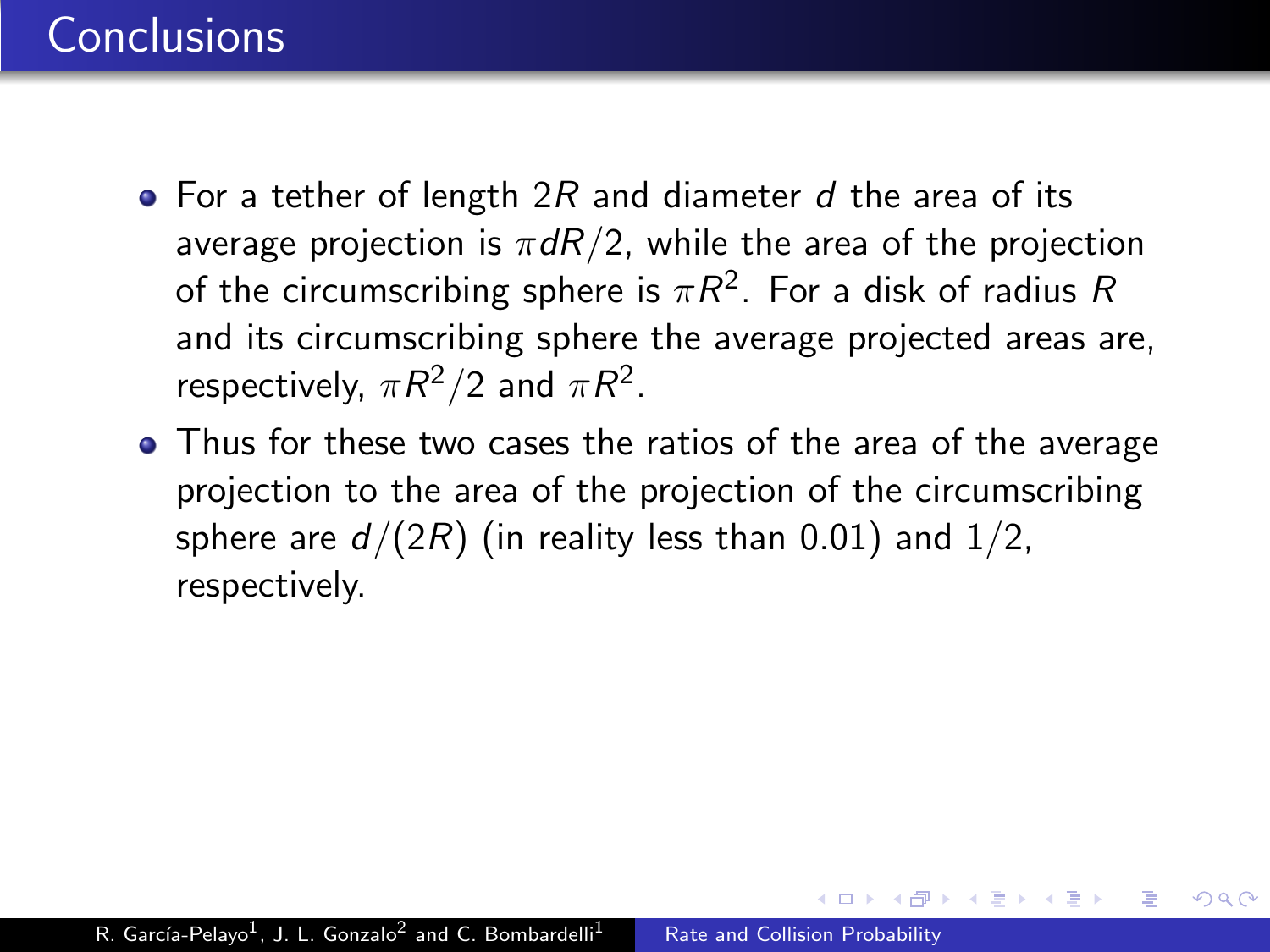### **Conclusions**

- For a tether of length  $2R$  and diameter d the area of its average projection is  $\pi dR/2$ , while the area of the projection of the circumscribing sphere is  $\pi R^2.$  For a disk of radius  $R$ and its circumscribing sphere the average projected areas are, respectively,  $\pi R^2/2$  and  $\pi R^2$ .
- Thus for these two cases the ratios of the area of the average projection to the area of the projection of the circumscribing sphere are  $d/(2R)$  (in reality less than 0.01) and 1/2, respectively.
- No additional computational cost, since the formulae are all analytical except for the case of the collision probability of a rectangle, for which a very fast algorithm, available as an app, is provided.